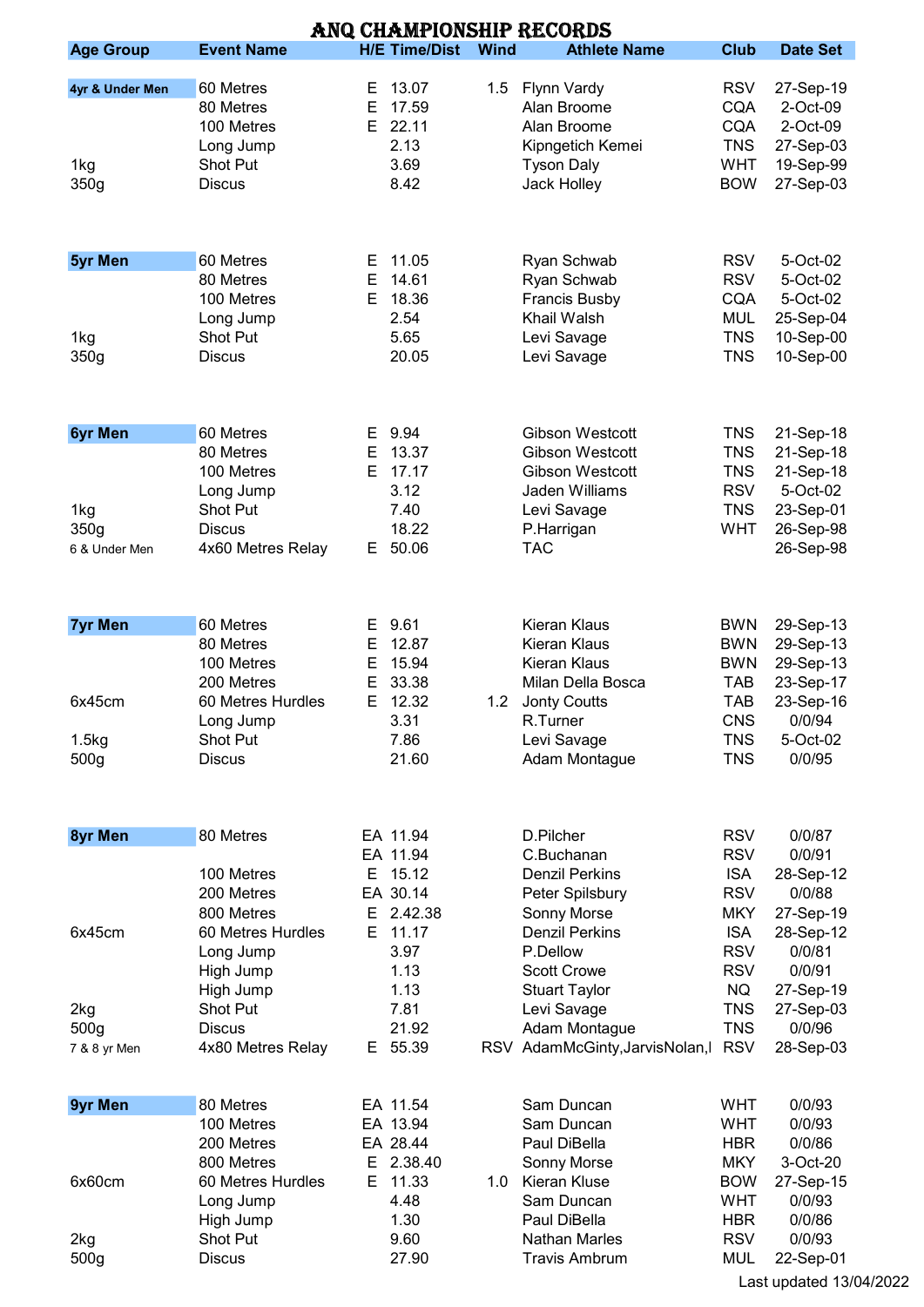| 10yr Men      | 100 Metres         |    | EA 13.14   |     | Paul DiBella          | <b>HBR</b> | 0/0/87    |
|---------------|--------------------|----|------------|-----|-----------------------|------------|-----------|
|               | 200 Metres         |    | EA 27.04   |     | Paul DiBella          | <b>HBR</b> | 0/0/87    |
|               | 400 Metres         |    | E 1.07.17  |     | Connor Jackson        | TNS        | 21-Sep-18 |
|               | 800 Metres         |    | $H$ 2.30.4 |     | D.Pilcher             | <b>RSV</b> | 0/0/89    |
|               | 1500 Metres        |    | E 4.20.15  |     | <b>Riley Wells</b>    | CAS        | 23-Sep-17 |
|               | 800 Metres Walk    | H. | 4.15.9     |     | Zane Jenkinson        | <b>RSV</b> | 0/0/90    |
| 6x60cm        | 60 Metres Hurdles  | E. | 10.81      | 1.7 | <b>Denzil Perkins</b> | <b>ISA</b> | 3-Oct-14  |
|               | Long Jump          |    | 4.86       |     | Paul DiBella          | <b>HBR</b> | 0/0/87    |
|               | High Jump          |    | 1.40       |     | <b>B.</b> Granzien    | TAC.       | 0/0/67    |
| 2kg           | <b>Shot Put</b>    |    | 11.33      |     | Clinton O'Brien       | <b>RSV</b> | 0/0/96    |
| 750g          | <b>Discus</b>      |    | 27.38      |     | Clinton O'Brien       | <b>RSV</b> | 0/0/96    |
| 9 & 10 yr Men | 4x100 Metres Relay |    | E 65.34    |     | TNS.                  |            | 10-Sep-00 |

| 11yr Men | 100 Metres        |    | EA 12.84   | Peter Spilsbury       | TAC.       | 0/0/91     |
|----------|-------------------|----|------------|-----------------------|------------|------------|
|          | 200 Metres        |    | EA 25.94   | Peter Spilsbury       | <b>TAC</b> | 0/0/91     |
|          | 400 Metres        |    | E 1.02.19  | James Buckby          | <b>TNS</b> | 22-Sep-01  |
|          | 800 Metres        |    | $H$ 2.18.3 | <b>Jack Barnett</b>   | <b>TNS</b> | 0/0/91     |
|          | 1500 Metres       | H. | 4.58.1     | Russell Rehbein       | TNS        | 0/0/94     |
|          | 1500 Metres Walk  |    | H 8.27.9   | Matthew K.Pilcher     | <b>TNS</b> | 17-Sep-99  |
| 6x68cm   | 60 Metres Hurdles |    | E 9.91     | Roger Hastie          | <b>CNS</b> | 26-Sep-98  |
|          | Long Jump         |    | 5.03       | Mark Leviston         | <b>RSV</b> | 0/0/93     |
|          | High Jump         |    | 1.54       | Glen Peterson         | <b>CCT</b> | 0/0/95     |
| 3kg      | <b>Shot Put</b>   |    | 12.93      | <b>Wesley Davey</b>   | <b>RSV</b> | 0/0/91     |
| 750g     | Discus            |    | 34.42      | <b>Bart Atherinos</b> | <b>CNS</b> | $9-Sep-00$ |

| 12yr Men         | 100 Metres         | E. | 12.48   |     | James Buckby            | TNS        | 5-Oct-02  |
|------------------|--------------------|----|---------|-----|-------------------------|------------|-----------|
|                  | 200 Metres         | E. | 25.48   |     | James Buckby            | TNS        | 5-Oct-02  |
|                  | 400 Metres         | E. | 60.07   |     | Ryan Flynn              | TNS        | 23-Sep-05 |
|                  | 800 Metres         | H. | 2.16.7  |     | Jack Barnett            | <b>TNS</b> | 0/0/92    |
|                  | 1500 Metres        | H. | 4.37.3  |     | <b>Jack Barnett</b>     | TNS        | 0/0/92    |
|                  | 3000 Metres        | E. | 9.56.82 |     | Kaiyan Blue             | <b>PRM</b> | 29-Sep-19 |
|                  | 1500 Metres Walk   | E. | 8.21.00 |     | Nathan Buckley-Thirkell | <b>RSV</b> | 3-Oct-10  |
| 9x76.2cm         | 90 Metres Hurdles  | E. | 14.36   |     | Khaele Bowen            | <b>MUL</b> | 30-Sep-06 |
| 10x76.2cm        | 200 Metres Hurdles | E. | 31.93   | 0.1 | Kieran Klaus            | <b>BOW</b> | 21-Sep-18 |
|                  | Long Jump          |    | 5.28    |     | Paul DiBella            | HBR.       | 0/0/89    |
|                  | High Jump          |    | 1.63    |     | Glen Peterson           | CCT        | 0/0/96    |
|                  | Triple Jump        |    | 11.04   |     | Khaele Bowen            | MUL        | 30-Sep-06 |
|                  | Pole Vault         |    | 1.90    |     | <b>Denzil Perkins</b>   | <b>ISA</b> | 23-Sep-16 |
|                  |                    |    | 1.90    |     | Rico Waerea             | <b>ISA</b> | 23-Sep-17 |
| 3kg              | <b>Shot Put</b>    |    | 14.47   |     | lan Swarbrick           | <b>HBR</b> | 0/0/85    |
| 1kg              | <b>Discus</b>      |    | 35.35   |     | Ashley Thomas           | <b>TNS</b> | 23-Sep-16 |
| 600 <sub>g</sub> | Javelin            |    | 43.60   |     | Adam Montague           | <b>TNS</b> | 9-Sep-00  |
| 3kg              | Hammer             |    | 28.82   |     | Oscar Holman            | <b>MAR</b> | 27-Sep-15 |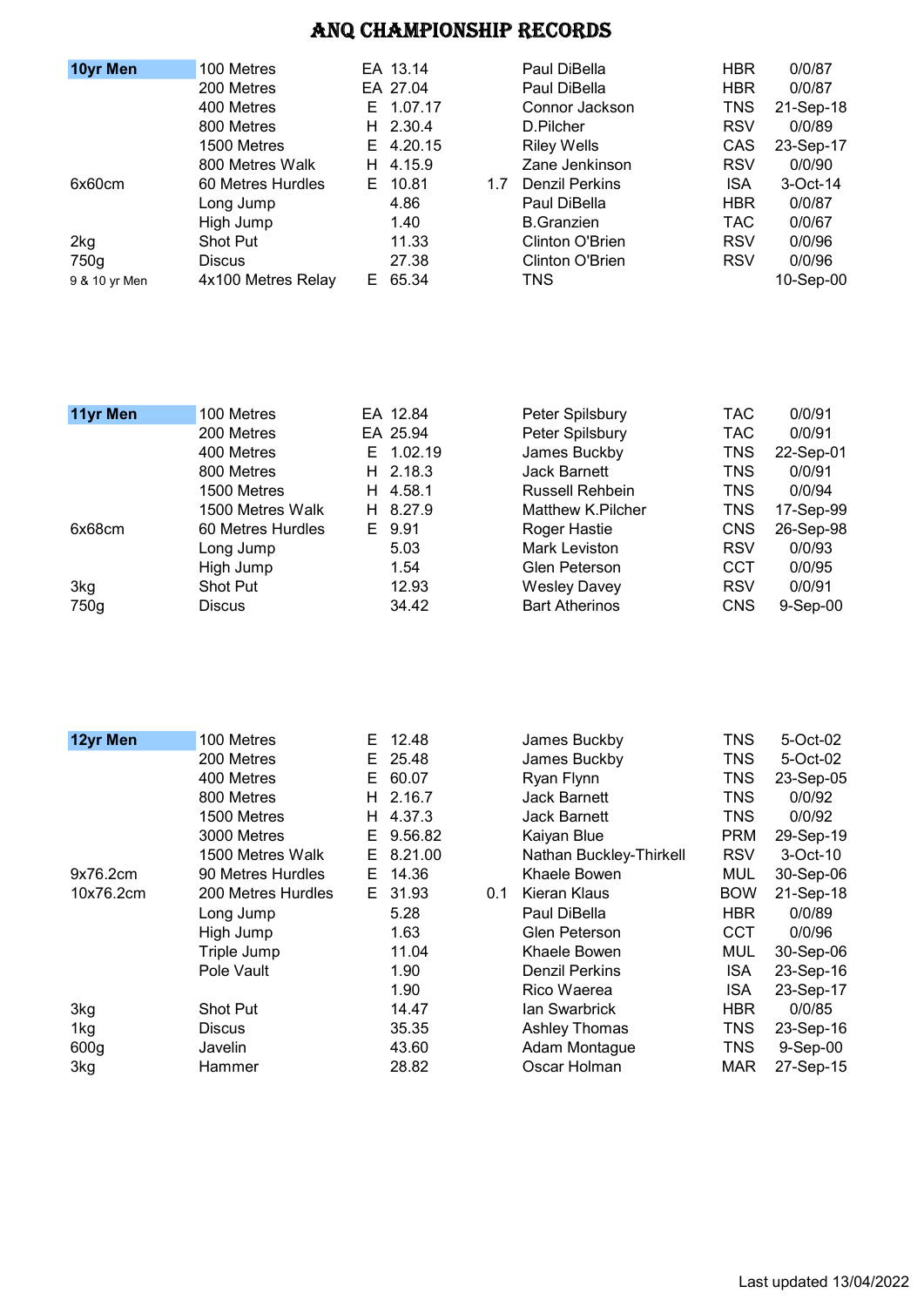| 13yr Men          | 100 Metres         | E. | 11.65   | 1.6 | <b>Blake Byers</b>    | <b>IGN</b> | 4-Oct-20  |
|-------------------|--------------------|----|---------|-----|-----------------------|------------|-----------|
|                   | 200 Metres         | E. | 24.12   | 0.4 | <b>Blake Byers</b>    | <b>IGN</b> | 4-Oct-20  |
|                   | 400 Metres         | E. | 55.77   |     | Daniel Ryan           | <b>SLP</b> | 3-Oct-10  |
|                   | 800 Metres         | E. | 2.11.57 |     | Solomon Grigg         | <b>SLP</b> | 23-Sep-11 |
|                   | 1500 Metres        | H. | 4.31.2  |     | L.Woolf               | <b>CNS</b> | 0/0/89    |
|                   | 3000 Metres        | E. | 9.53.44 |     | Kaiyan Blue           | <b>PRM</b> | 4-Oct-20  |
|                   | 1500 Metres Walk   | E. | 7.59.92 |     | Michael Rhead         | <b>TNS</b> | 9-Sep-00  |
| 9x76.2cm          | 90 Metres Hurdles  | E. | 13.39   |     | David Skilling        | <b>RSV</b> | 26-Sep-98 |
| 10x76.2cm         | 200 Metres Hurdles | E. | 29.49   | 0.8 | Liam Gilbert          | <b>CNS</b> | 27-Sep-15 |
|                   | Long Jump          |    | 5.86    |     | Ben Henaway           | <b>TNS</b> | 27-Sep-03 |
|                   | High Jump          |    | 1.79    |     | Clayton Pugh          | <b>CCT</b> | 0/0/88    |
|                   | Triple Jump        |    | 11.35   |     | <b>Brenton Foster</b> | <b>TNS</b> | 23-Sep-11 |
|                   | Pole Vault         |    | 2.00    |     | <b>Beau Stroud</b>    | <b>CNS</b> | 23-Sep-17 |
|                   |                    |    | 2.00    |     | Rico Waerea           | ISA.       | 21-Sep-18 |
| 3kg               | Shot Put           |    | 17.96   |     | Matthew Vaughan       | <b>TNS</b> | 18-Sep-99 |
| 1kg               | <b>Discus</b>      |    | 51.74   |     | Jonty Murdoch         | <b>BUN</b> | 4-Oct-20  |
| 600g              | Javelin            |    | 51.83   |     | Jonty Murdoch         | <b>BUN</b> | 4-Oct-20  |
| 3kg               | Hammer             |    | 43.28   |     | Oscar Holman          | <b>MCO</b> | 23-Sep-16 |
| 4kg               | Hammer             |    | 21.96   |     | <b>Tim Ford</b>       | TAB        | 23-Sep-11 |
| 11 to 13 yr Relay | 4x100 Metres Relay | E. | 55.86   |     | TNS                   |            | 23-Sep-01 |

| 14yr Men         | 100 Metres          | E. | 11.30    | 1.9 | <b>Emmanuel Tagaloa</b> | <b>NMA</b> | 4-Oct-20  |
|------------------|---------------------|----|----------|-----|-------------------------|------------|-----------|
|                  | 200 Metres          | E. | 22.94    |     | <b>Sherome Sailor</b>   | TNS.       | 3-Oct-10  |
|                  | 400 Metres          | E. | 51.96    |     | <b>Sherome Sailor</b>   | TNS        | 3-Oct-10  |
|                  | 800 Metres          | H. | 2.02.5   |     | J.Lamont                | <b>TAC</b> | 0/0/83    |
|                  | 1000 Metres         | Е  | 3.06.35  |     | Mason McDonald          | <b>RAV</b> | 23-Sep-16 |
|                  | 1500 Metres         | H. | 4.21.5   |     | J.Lamont                | <b>TAC</b> | 0/0/83    |
|                  | 3000 Metres         | Е  | 9.30.62  |     | <b>Bini James</b>       | <b>CRR</b> | 2-Oct-09  |
|                  | 1500 Metres Walk    | E. | 7.44.67  |     | Michael Rhead           | TNS        | 22-Sep-01 |
|                  | 3000 Metres Walk    | E. | 17.14.40 |     | Jake Archer             | <b>RSV</b> | 2-Oct-09  |
|                  | 100 Metres Hurdles  | E. | 14.48    | 1.9 | Khaele Bowen            | JSL1       | 28-Sep-08 |
| 10x84cm          | 200 Metres Hurdles  | E. | 28.26    |     | Nicholas Murchie        | <b>CNS</b> | 24-Sep-04 |
| 10x76.2cm        | 2000 M Steeple      | E. | 6:53.14  |     | Josh Ah Wong            | <b>LGR</b> | 25-Sep-04 |
|                  | Long Jump           |    | 6.37     | 0.7 | Khaele Bowen            | JSL1       | 28-Sep-08 |
|                  | High Jump           |    | 1.86     |     | <b>Ben Weeks</b>        | <b>CNS</b> | 0/0/95    |
|                  | Triple Jump         |    | 13.10    | 0.8 | <b>Brenton Foster</b>   | <b>TNS</b> | 28-Sep-12 |
|                  | Pole Vault          |    | 3.50     |     | Alexander Arbuthnot     | <b>GCV</b> | 4-Oct-20  |
| 4kg              | Shot Put            |    | 16.41    |     | <b>Chris Boccalatte</b> | <b>HBR</b> | 0/0/88    |
| 1kg              | <b>Discus</b>       |    | 51.84    |     | <b>Chris Boccalatte</b> | <b>HBR</b> | 0/0/88    |
| 700g             | Javelin             |    | 58.07    |     | <b>Jarrod Bannister</b> | TNS.       | 18-Sep-99 |
| 4kg              | Hammer              |    | 45.50    |     | Koby Pocock             | <b>IGN</b> | 4-Oct-20  |
| 16 <sub>lb</sub> | <b>Weight Throw</b> |    | 14.49    |     | Leon Grundling          | TAB        | 21-Sep-18 |
| 14&15 yr Men     | 4x100 Metres Relay  | E. | 51.03    | MUL |                         |            | 25-Sep-04 |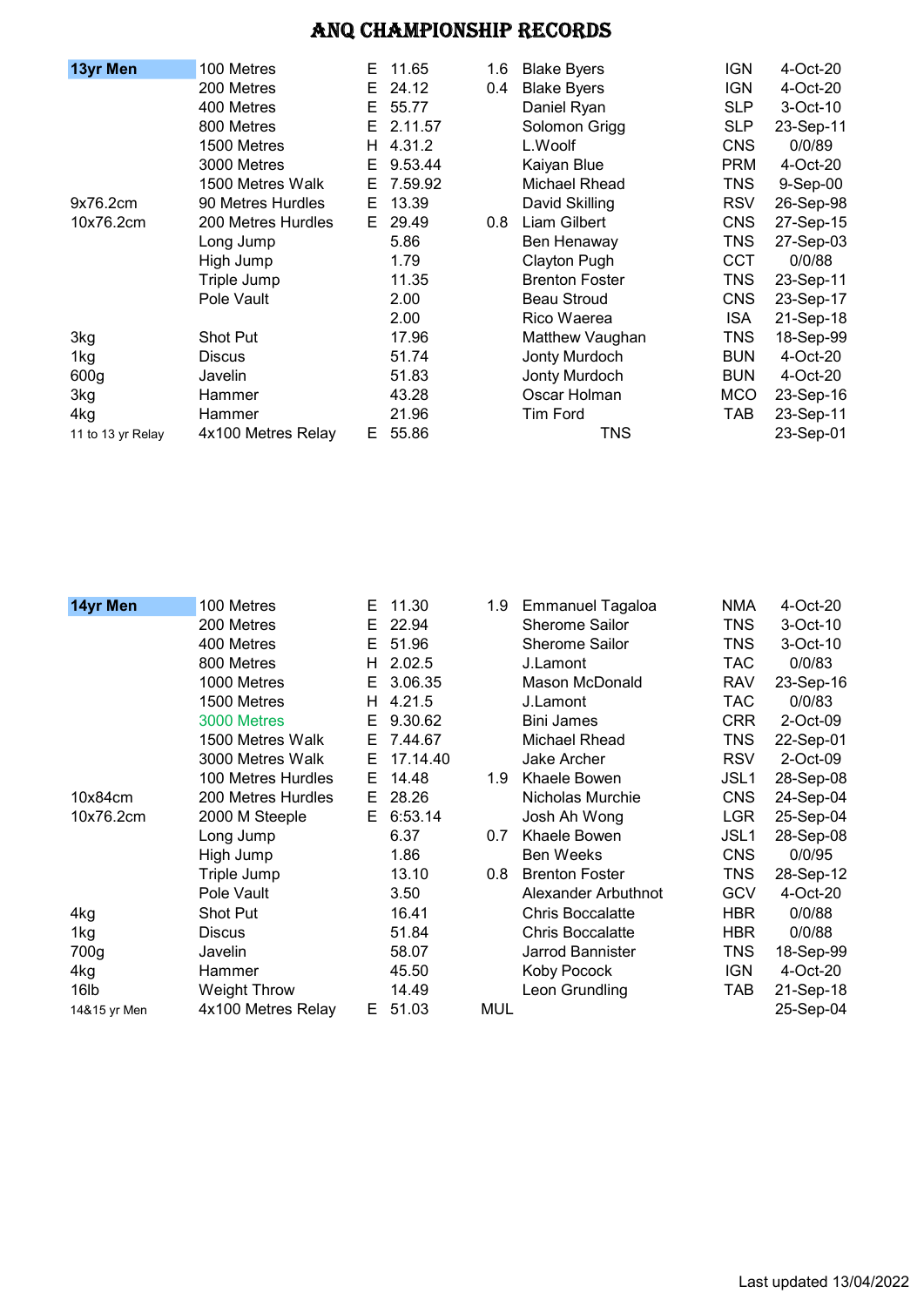|           |                        |    |          |     | ANQ CHAMPIONSHIP RECORDS |             |           |
|-----------|------------------------|----|----------|-----|--------------------------|-------------|-----------|
| 15yr Men  | 100 Metres             | E. | 11.11    | 1.6 | David Pearson            | <b>SAR</b>  | 26-Sep-98 |
|           | 200 Metres             | Е  | 22.72    | 1.8 | Zachary Raymond          | <b>ISA</b>  | 28-Sep-08 |
|           | 400 Metres             | E  | 51.80    |     | <b>Nathan Hewitt</b>     | <b>ROK</b>  | 26-Sep-98 |
|           | 800 Metres             | Е  | 2.02.62  |     | Dean Searles             | <b>BAR</b>  | 30-Sep-07 |
|           | 1000 Metres            | Е  | 3.02.50  |     | Mason McDonald           | <b>RAV</b>  | 23-Sep-17 |
|           | 1500 Metres            | H  | 4.11.0   |     | A.Darby                  | <b>CNS</b>  | 0/0/88    |
|           | 3000 Metres            | Е  | 9.30.31  |     | <b>Matthew Hawke</b>     | <b>CRR</b>  | 23-Sep-05 |
|           | 1500 Metres Walk       | Е  | 7.42.70  |     | Michael Rhead            | TNS         | 5-Oct-02  |
|           | 3000 Metres Walk       | Е  | 17.17.67 |     | <b>Brent Shailer</b>     | <b>TAC</b>  | 30-Sep-06 |
| 10x84cm   | 100 Metres Hurdles     | Е  | 13.41    |     | Jake Grevsmuhl           | GC          | 2-Oct-09  |
| 10x91.4cm | 110 Metres Hurdles     | Е  | 15.98    | 2.0 | <b>Thorig Caddy</b>      | CHT         | 23-Sep-16 |
| 10x76.2cm | 200 Metres Hurdles     | Е  | 26.21    | 1.8 | Daniel McLean            | <b>CQA</b>  | 30-Sep-07 |
|           | 2000 M Steeple         | E. | 6.33.22  |     | Jayden Mills             | CQA         | 23-Sep-17 |
|           | Long Jump              |    | 6.74     |     | <b>Justin Griffiths</b>  | <b>CNS</b>  | 22-Sep-96 |
|           | High Jump              |    | 2.01     |     | <b>Glenn Petersen</b>    | TNS         | 18-Sep-99 |
|           | Triple Jump            |    | 13.82    |     | <b>Brenton Foster</b>    | TNS         | 29-Sep-13 |
|           | Pole Vault             |    | 3.80     |     | Ashley Moloney           | JIM         | 27-Sep-15 |
| 4kg       | Shot Put               |    | 16.75    |     | Chris Gaviglio           | <b>RSV</b>  | 0/0/93    |
|           | Shot Put               |    | 16.75    |     | Lewis Symonds            | <b>IGN</b>  | 4-Oct-20  |
| 1kg       | <b>Discus</b>          |    | 61.70    |     | Lewis Symonds            | <b>IGN</b>  | 4-Oct-20  |
| 700g      | Javelin                |    | 61.52    |     | Jarrod Bannister         | TNS         | 9-Sep-00  |
| 4kg       | Hammer                 |    | 62.81    |     | Lewis Symonds            | <b>IGN</b>  | 4-Oct-20  |
| 16lb      | <b>Weight Throw</b>    |    | 20.22    |     | <b>Elliott Housden</b>   | <b>QE11</b> | 23-Sep-16 |
|           | U/16 Throws Pentathlon |    | 3896     |     | Corey Jensen             | <b>BOW</b>  | 02-Oct-09 |
|           | U/16 Heptathlon        |    | 4351     |     | Theo Watson              | <b>CNS</b>  | 29-Sep-13 |
|           | U/16 Octathlon         |    | 4567     |     | <b>Mason McDonald</b>    | <b>RAV</b>  | 23-Sep-17 |
|           | 4x100 Metres Relay     | E. | 60.89    |     | TNS                      |             | 27-Sep-98 |

| <b>Under18 Men</b> | 100 Metres             |    | EA 10.74 |     | Paul DiBella           | <b>HBR</b>       | 0/0/94    |
|--------------------|------------------------|----|----------|-----|------------------------|------------------|-----------|
|                    | 200 Metres             | Е  | 21.94    |     | Dominic Overend        | <b>WTK</b>       | 21-Sep-18 |
|                    | 400 Metres             | Е  | 49.27    |     | Ashley Moloney         | JIM              | 23-Sep-16 |
|                    | 800 Metres             | Е  | 1.58.78  |     | <b>Matthew Bailey</b>  | <b>TNS</b>       | 28-Sep-08 |
|                    | 1000 Metres            | Е  | 3.07.76  |     | Seamus Hegarty         | GC               | 28-Sep-08 |
|                    | 1500 Metres            | Е  | 4.03.86  |     | <b>Matthew Hawke</b>   | <b>CRR</b>       | 30-Sep-07 |
|                    | 3000 Metres            | E  | 9.09.27  |     | <b>Bini James</b>      | <b>CRR</b>       | 23-Sep-11 |
|                    | 5000 Metres            | Е  | 16.34.75 |     | Antonino Tucci         | <b>MRR</b>       | 30-Sep-06 |
|                    | 3000 Metres Walk       | н  | 15.25.4  |     | David McAllister       | <b>TNS</b>       | 13-Oct-96 |
|                    | 5000 Metres Walk       | E  | 32.59.95 |     | Sean McLean            | <b>SAR</b>       | 23-Sep-17 |
| 10x91.4cm          | 110 Metres Hurdles     | Е  | 14.12    | 0.3 | Cedric Dubler          | <b>ASPL</b>      | 28-Sep-12 |
| 10x84cm            | 400 Metres Hurdles     | E. | 56.14    |     | <b>Raheen Williams</b> | JSL <sub>1</sub> | 2-Oct-09  |
|                    | 2000 M Steeple         | E. | 6.23.90  |     | Luke Fainges           | QA               | 28-Sep-08 |
|                    | Long Jump              |    | 7.36     | 0.8 | <b>Cedric Dubler</b>   | <b>ASPL</b>      | 28-Sep-12 |
|                    | High Jump              |    | 2.07     |     | John Dodds             | <b>RAV</b>       | 27-Sep-15 |
|                    | Triple Jump            |    | 13.93    | 1.0 | <b>Shaun Fletcher</b>  | CQAC             | 19-Sep-99 |
|                    | Pole Vault             |    | 4.60     |     | <b>Cedric Dubler</b>   | <b>ASPL</b>      | 28-Sep-12 |
|                    |                        |    | 4.60     |     | <b>Ashley Moloney</b>  | JIM              | 23-Sep-16 |
| 5kg                | Shot Put               |    | 16.26    |     | Chris Gaviglio         | <b>RSV</b>       | 0/0/94    |
| 1.5kg              | <b>Discus</b>          |    | 63.74    |     | Mitchell Cooper        | <b>DBAY</b>      | 28-Sep-12 |
| 700g               | Javelin                |    | 70.47    |     | Nash Lowis             | TNS              | 23-Sep-16 |
| 5kg                | Hammer                 |    | 62.10    |     | Robert Johnston        | <b>MUL</b>       | 2-Oct-09  |
| 20 <sub>lb</sub>   | <b>Weight Throw</b>    |    | 19.38    |     | <b>Elliott Housden</b> | QE11             | 23-Sep-17 |
|                    | U/18 Throws Pentathlon |    | 4144     |     | Mitchell Cooper        | <b>DCB</b>       | 28-Sep-12 |
|                    | U/18 Heptathlon        |    | 4598     |     | Jake Grevsmuhl         | GC               | 02-Oct-09 |
|                    | U/18 Octathlon         |    | 4714     |     | Seamus Hegarty         | GC               | 28-Sep-08 |
|                    | U/18 Decathlon         |    | 7864     |     | <b>Cedric Dubler</b>   | <b>ASPL</b>      | 28-Sep-12 |
| U16&18 yr Men      | 4x100 Metres Relay     | E. | 46.29    |     | <b>MKY</b>             |                  | 10-Sep-00 |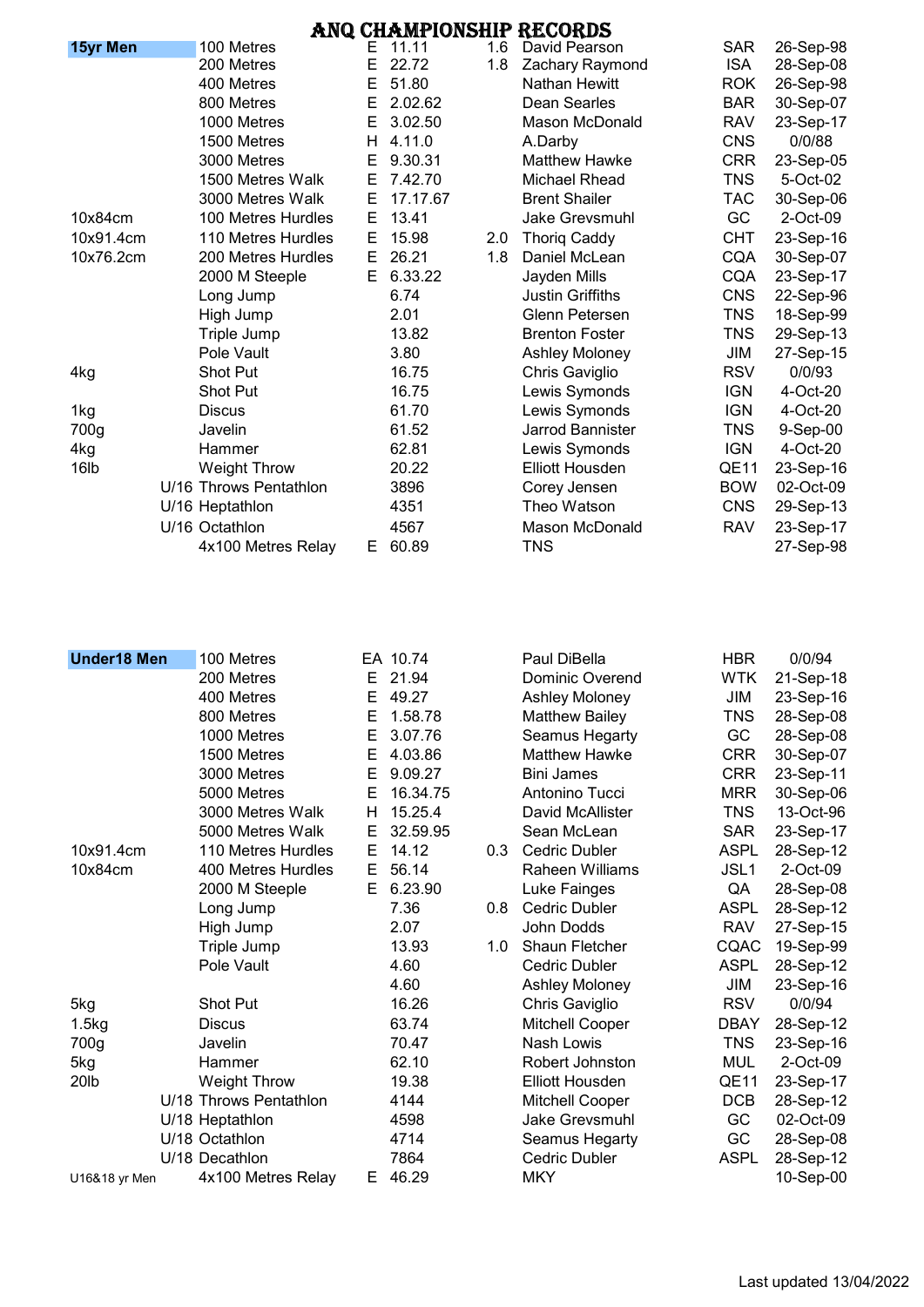| <b>Under20 Men</b> | 100 Metres                               |        | EA 10.84          |     | J.Smith                            | <b>TNS</b>       | 0/0/92               |
|--------------------|------------------------------------------|--------|-------------------|-----|------------------------------------|------------------|----------------------|
|                    |                                          |        | EA 10.84          |     | J.Francom                          | <b>RSV</b>       | 0/0/91               |
|                    | 200 Metres                               |        | EA 22.04          |     | P.Doran                            | <b>TAC</b>       | 0/0/95               |
|                    | 400 Metres                               | E.     | 49.55             |     | Dean Searles                       | <b>BAR</b>       | 3-Oct-10             |
|                    | 800 Metres                               | Н      | 1.55.5            |     | <b>Aaron Coles</b>                 | CQAC             | 12-Oct-97            |
|                    | 1000 Metres                              | Е      | 3.16.47           |     | Lachlan McCoy                      | <b>ISA</b>       | 21-Sep-18            |
|                    | 1500 Metres                              | E      | 4.06.00           |     | Liam Mumford                       | <b>MRR</b>       | 3-Oct-14             |
| 10x99.1cm          | 5000 Metres                              | Е<br>E | 15:11.49<br>13.89 |     | <b>Toby Gillen</b>                 | <b>PRM</b><br>GC | 4-Oct-20             |
| 10x91.4cm          | 110 Metres Hurdles<br>400 Metres Hurdles | E      | 56.73             |     | Sam Baines<br><b>Riley Higgins</b> | <b>MAR</b>       | 2-Oct-09<br>4-Oct-20 |
|                    | 3000 M Steeple                           | E.     | 10.05.39          |     | Om Halliday                        | <b>TRR</b>       | 30-Sep-06            |
|                    | Long Jump                                |        | 7.21              | 0.3 | Julius Nyambane                    | <b>TNS</b>       | 30-Sep-06            |
|                    |                                          |        | 7.21              |     | Raihau Maiau                       | <b>PYF</b>       | 3-Oct-10             |
|                    | High Jump                                |        | 2.21              |     | Josh Hall                          | <b>TNS</b>       | 2-Oct-09             |
|                    | Pole Vault                               |        | 4.60              |     | <b>Triston Vincent</b>             | <b>PPA</b>       | 27-Sep-15            |
|                    | Triple Jump                              |        | 15.22             |     | Eugene Vollmer                     | <b>FIJI</b>      | 21-Sep-18            |
| 6kg                | Shot Put                                 |        | 15.94             |     | <b>Brody James</b>                 | <b>BUN</b>       | 3-Oct-14             |
| 1.75kg             | <b>Discus</b>                            |        | 63.11             |     | <b>Matthew Denny</b>               | QE11             | 27-Sep-15            |
| 800g               | Javelin                                  |        | 72.54             |     | Nash Lowis                         | <b>TNS</b>       | 21-Sep-18            |
| 6kg                | Hammer                                   |        | 80.48             |     | <b>Matthew Denny</b>               | QE11             | 27-Sep-15            |
| 25lb               | <b>Weight Throw</b>                      |        | 19.72             |     | Robert Johnston                    | <b>MUL</b>       | 3-Oct-10             |
|                    | U/20 Throws Pentathlon                   |        | 3170              |     | Robert Johnston                    | <b>MUL</b>       | 03-Oct-10            |
|                    | U/20 Octathlon                           |        | 3859              |     | Joey Doran                         | <b>RRA</b>       | 23-Sep-17            |
|                    | U/20 Decathlon                           |        | 6914              |     | Liam Gilbert                       | <b>CNS</b>       | 04-Oct-20            |
|                    |                                          |        |                   |     |                                    |                  |                      |
|                    | Hector Hogan 100yds                      | E.     | 9.70              | 0.8 | Jake Doran                         | <b>TNS</b>       | 4-Oct-20             |
|                    | Hector Hogan 100yds                      | E.     | 9.70              | 0.8 | Fejiro Omuvwie                     | <b>TEA</b>       | 4-Oct-20             |
|                    | 1 Mile                                   |        | E 4.24.30         |     | <b>Toby Gillen</b>                 | <b>PRM</b>       | 4-Oct-20             |
|                    |                                          |        |                   |     |                                    |                  |                      |
| <b>Open Men</b>    | 100 Metres                               |        | E 10.41           |     | 0.2 Adam Miller                    | AUS <sub>1</sub> | 23-Sep-05            |
|                    | 200 Metres                               | Е      | 20.90             |     | 1.9 Zane Branco                    | <b>NSA</b>       | 23-Sep-17            |
|                    | 400 Metres                               |        | E 47.68           |     | Peter Tuccandidgee                 | <b>CNS</b>       | 30-Sep-07            |
|                    | 800 Metres                               | H      | 1.54.34           |     | <b>Justin Evans</b>                | JSL1             | 28-Sep-08            |
|                    | 1000 Metres                              | H.     | 3.36.76           |     | Shane Pianta                       | <b>CQA</b>       | 3-Oct-10             |
|                    | 1500 Metres                              | H      | 4.02.24           |     | Rory Hunter                        | <b>CRR</b>       | 3-Oct-10             |
|                    | 5000 Metres                              | H.     | 15.21.0           |     | P.Moore                            | <b>WHT</b>       | 0/0/95               |
|                    | 3000 Metres Walk                         | H      | 11.52.0           |     | D.Smith                            | <b>SLP</b>       | 0/0/95               |
| 10x106.7cm         | 110 Metres Hurdles                       | E.     | 15.09             |     | Damien Daly                        | <b>WHT</b>       | 18-Sep-99            |
| 10x91.4cm          | 400 Metres Hurdles                       | Е      | 55.02             |     | <b>Andrew Yong</b>                 | <b>CNS</b>       | 2-Oct-09             |
|                    | 3000 M Steeple                           | H      | 10.06.5           |     | C.Green                            | <b>TAC</b>       | 13-Oct-96            |
|                    | Long Jump                                |        | 7.30              | 0.5 | Hayden Clarke                      | <b>TNS</b>       | 29-Sep-13            |
|                    | High Jump                                |        | 2.20              |     | Josh Hall                          | <b>TNS</b>       | 3-Oct-10             |
|                    | Triple Jump                              |        | 14.80             |     | -0.4 Alex Ypinazar                 | <b>TNS</b>       | 27-Sep-15            |
|                    | Pole Vault                               |        | 4.91              |     | Peter Hollenbeck                   | <b>SAR</b>       | 23-Sep-16            |
| 7.26kg             | Shot Put                                 |        | 15.91             |     | Chris Gaviglio                     | <b>RSV</b>       | 22-Sep-96            |
|                    |                                          |        |                   |     |                                    |                  |                      |
| 2kg                | <b>Discus</b>                            |        | 53.74             |     | <b>Tim Driesen</b>                 | <b>AUS</b>       | 23-Sep-05            |
| 800g               | Javelin                                  |        | 73.57             |     | <b>Howard McDonald</b>             | QUT              | 4-Oct-20             |
| 7.26kg             | Hammer                                   |        | 60.62             |     | Robert Johnston                    | <b>TNS</b>       | 29-Sep-13            |
| 35lb               | <b>Weight Throw</b>                      |        | 17.36             |     | <b>Daniel Goulding</b>             | <b>TAB</b>       | 27-Sep-98            |
|                    | <b>Throws Pentathlon</b>                 |        | 3038              |     | Robert Johnston                    | <b>TNS</b>       | 03-Oct-14            |
|                    | Octathlon                                |        | 3860              |     | <b>Brendan Peeters</b>             | <b>CNS</b>       | 30-Sep-06            |
|                    | Decathlon                                |        | 7854              |     | Jason Dudley                       | UQ               | 24-Sep-05            |
|                    | 4x100 Metres Relay                       | H.     | 43.5              |     | <b>RSV</b>                         |                  | 0/0/91               |
|                    | 4x400 Metres Relay                       | E.     | 3.23.04           |     | JSL1                               |                  | 28-Sep-08            |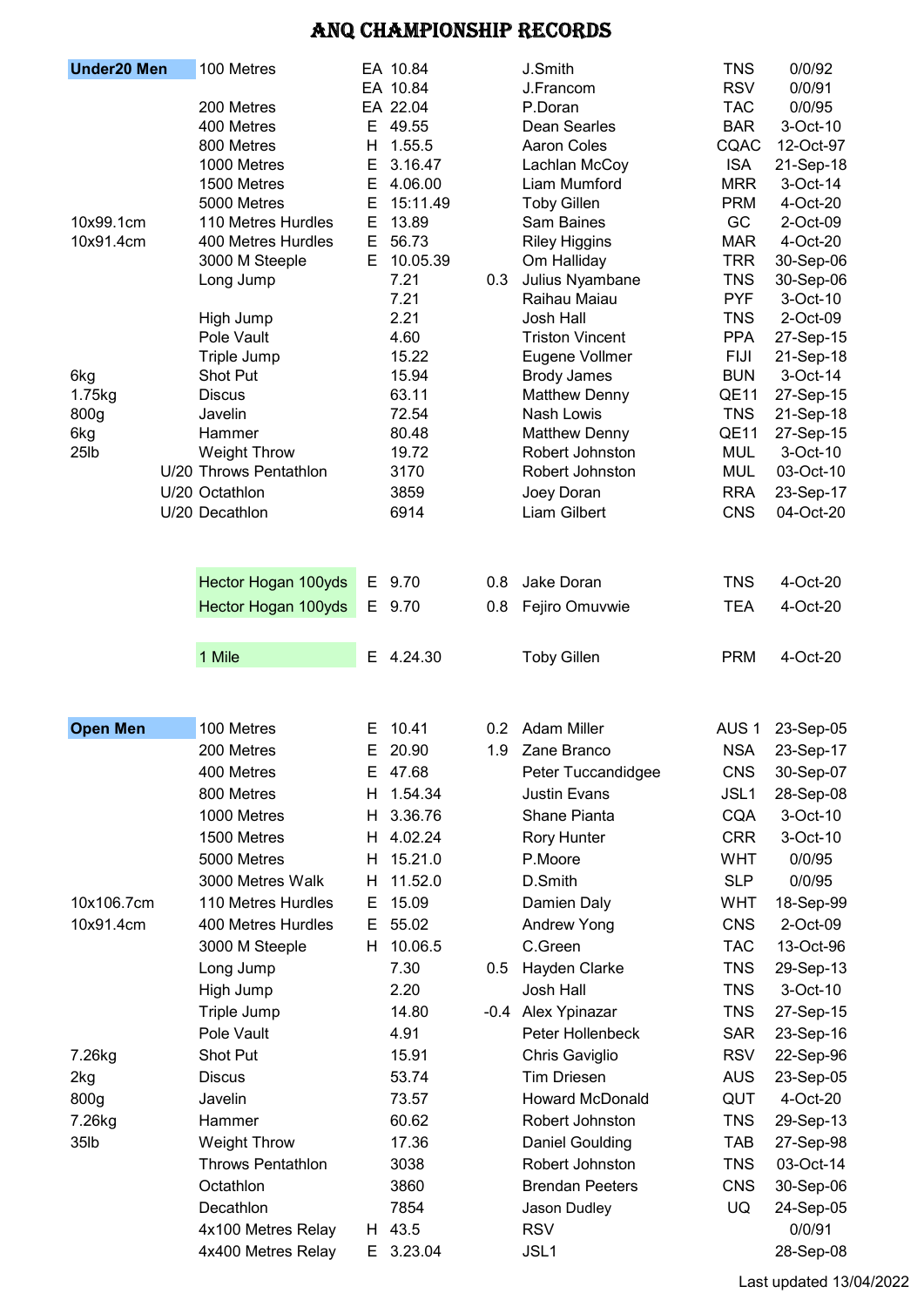| 30-34yrs Men     | 60 Metres                |    | E 8.03   | 1.1 | Jackie Luu            | <b>ASW</b> | 21-Sep-18 |
|------------------|--------------------------|----|----------|-----|-----------------------|------------|-----------|
|                  | 100 Metres               |    | EA 11.64 |     | S.Curtis              | <b>CNS</b> | 0/0/94    |
|                  | 200 Metres               |    | EA 23.94 |     | M.Morris              | <b>RSV</b> | 0/0/97    |
|                  | 400 Metres               |    | EA 52.64 |     | S.Curtis              | <b>CNS</b> | 0/0/94    |
|                  | 800 Metres               | E. | 2.04.10  |     | <b>Brendan Whelan</b> | <b>TNS</b> | 30-Sep-06 |
|                  | 1000 Metres              | Е  | 3.57.40  |     | Danny Miles           | <b>TNS</b> | 28-Sep-12 |
|                  | 1500 Metres              | E. | 4.08.36  |     | Brendan Whelan        | <b>TNS</b> | 30-Sep-06 |
|                  | 5000 Metres              | Е  | 15.44.55 |     | Brendan Whelan        | <b>TNS</b> | 30-Sep-06 |
| 10x99.1cm        | 110 Metres Hurdles       | E. | 19.61    |     | Michael Day           | <b>CNS</b> | 23-Sep-16 |
| 10x91.4cm        | 400 Metres Hurdles       | H. | 1.07.5   |     | R.Nan Tie             | <b>TNS</b> | 13-Oct-96 |
|                  | 3000 Metres Steeple      | E. | 11.36.57 |     | Michael Harding       | <b>TRR</b> | 27-Sep-15 |
|                  | Long Jump                |    | 6.37     |     | T.O'Brien             | <b>TAC</b> | 0/0/94    |
|                  | Triple Jump              |    | 11.80    |     | T.O'Brien             | <b>TAC</b> | 0/0/94    |
|                  | High Jump                |    | 1.66     |     | Daniel Copeland       | <b>ISA</b> | 21-Sep-18 |
|                  | Pole Vault               |    | 2.80     |     | Michael Day           | <b>CNS</b> | 27-Sep-15 |
| 7.26kg           | Shot Put                 |    | 12.62    |     | Michael Day           | <b>CNS</b> | 23-Sep-17 |
| 2kg              | <b>Discus</b>            |    | 46.90    |     | Luke Poli             | <b>TNS</b> | 30-Sep-07 |
| 800 <sub>g</sub> | Javelin                  |    | 49.54    |     | C.Cherry              | <b>CNS</b> | 0/0/97    |
| 7.26kg           | Hammer                   |    | 26.58    |     | Daniel Copeland       | <b>ISA</b> | 21-Sep-18 |
| 35lb             | Weight Throw             |    | 8.80     |     | Daniel Copeland       | <b>ISA</b> | 21-Sep-18 |
|                  | <b>Throws Pentathlon</b> |    | 1841     |     | Daniel Copeland       | <b>ISA</b> | 21-Sep-18 |
|                  | Octathion                |    | 2082     |     | David Scott           | <b>ISA</b> | 28-Sep-08 |
|                  | Decathlon                |    | 4569     |     | Michael Day           | <b>CNS</b> | 23-Sep-17 |
|                  |                          |    |          |     |                       |            |           |

| 35-39yrs Men      | 60 Metres                |    | $E$ 8.12 | 0.8              | Nomar Romero         | <b>MKY</b> | $4$ -Oct-20 |
|-------------------|--------------------------|----|----------|------------------|----------------------|------------|-------------|
|                   | 100 Metres               |    | EA 11.74 |                  | D.Pease              | <b>SLP</b> | 0/0/87      |
|                   | 200 Metres               | E. | 24.15    | 1.8              | Chris Hobson         | TNS        | 28-Sep-12   |
|                   | 400 Metres               |    | EA 53.42 |                  | Chris Hobson         | <b>TNS</b> | 28-Sep-12   |
|                   | 800 Metres               | H. | 2.11.5   |                  | J.Coward             | <b>TAC</b> | 0/0/91      |
|                   | 1000 Metres              | Е  | 4.46.58  |                  | David Scott          | <b>ISA</b> | 28-Sep-08   |
|                   | 1500 Metres              | H. | 4.30.5   |                  | M.O'Brien            | <b>CNS</b> | 0/0/94      |
|                   | 5000 Metres              | Е  | 15.43.86 |                  | Simon O'Regan        | <b>ADF</b> | 28-Sep-08   |
|                   | 10000 Metres             | H. | 44.18.3  |                  | S.McAllan            | <b>MKA</b> | 0/0/95      |
| 10x99.1cm         | 110 Metres Hurdles       | Е  | 19.14    | 1.2 <sub>1</sub> | David Scott          | <b>ISA</b> | 29-Sep-13   |
| 10x91.4cm         | 400 Metres Hurdles       | E. | 1.09.62  |                  | David Scott          | <b>ISA</b> | 23-Sep-11   |
|                   | 3000 Metres Steeple      | E. | 13.32.04 |                  | <b>Mathew Smith</b>  | <b>TRR</b> | 21-Sep-18   |
|                   | Long Jump                |    | 6.07     |                  | Anthony Lee          | <b>TNS</b> | 23-Sep-01   |
|                   | High Jump                |    | 1.62     |                  | Paul Vaughan         | <b>WUL</b> | 18-Sep-99   |
|                   |                          |    | 1.62     |                  | Anthony Lee          | <b>TNS</b> | 22-Sep-01   |
|                   | Triple Jump              |    | 11.23    |                  | <b>Steve Welling</b> | TNS        | 0/0/93      |
|                   | Pole Vault               |    | 2.70     |                  | David Scott          | <b>ISA</b> | 29-Sep-13   |
|                   |                          |    | 2.70     |                  | Greg Hamilton        | <b>DGL</b> | 2015/2016   |
| 7.26kg            | <b>Shot Put</b>          |    | 14.64    |                  | <b>Russell Short</b> | <b>AUS</b> | 30-Sep-07   |
| 2kg               | <b>Discus</b>            |    | 37.16    |                  | Darin Coombs         | <b>CQA</b> | 3-Oct-10    |
| 800g              | Javelin                  |    | 43.04    |                  | Paul Vaughan         | WUL        | 18-Sep-99   |
| 7.26kg            | Hammer                   |    | 30.78    |                  | <b>Barry Mullins</b> | <b>TNS</b> | 0/0/95      |
| 35 <sub>1</sub> b | <b>Weight Throw</b>      |    | 10.02    |                  | Kholan Hayes (Snr)   | <b>TNS</b> | 27-Sep-19   |
|                   | <b>Throws Pentathlon</b> |    | 2071     |                  | Kholan Hayes (Snr)   | <b>TNS</b> | 27-Sep-19   |
|                   | Decathlon                |    | 4017     |                  | Greg Hamilton        | <b>DGL</b> | 27-Sep-15   |
| Comb.Masters      | 4x100 Metres Relay       | E. | 51.89    |                  | <b>MKY</b>           |            | 25-Sep-04   |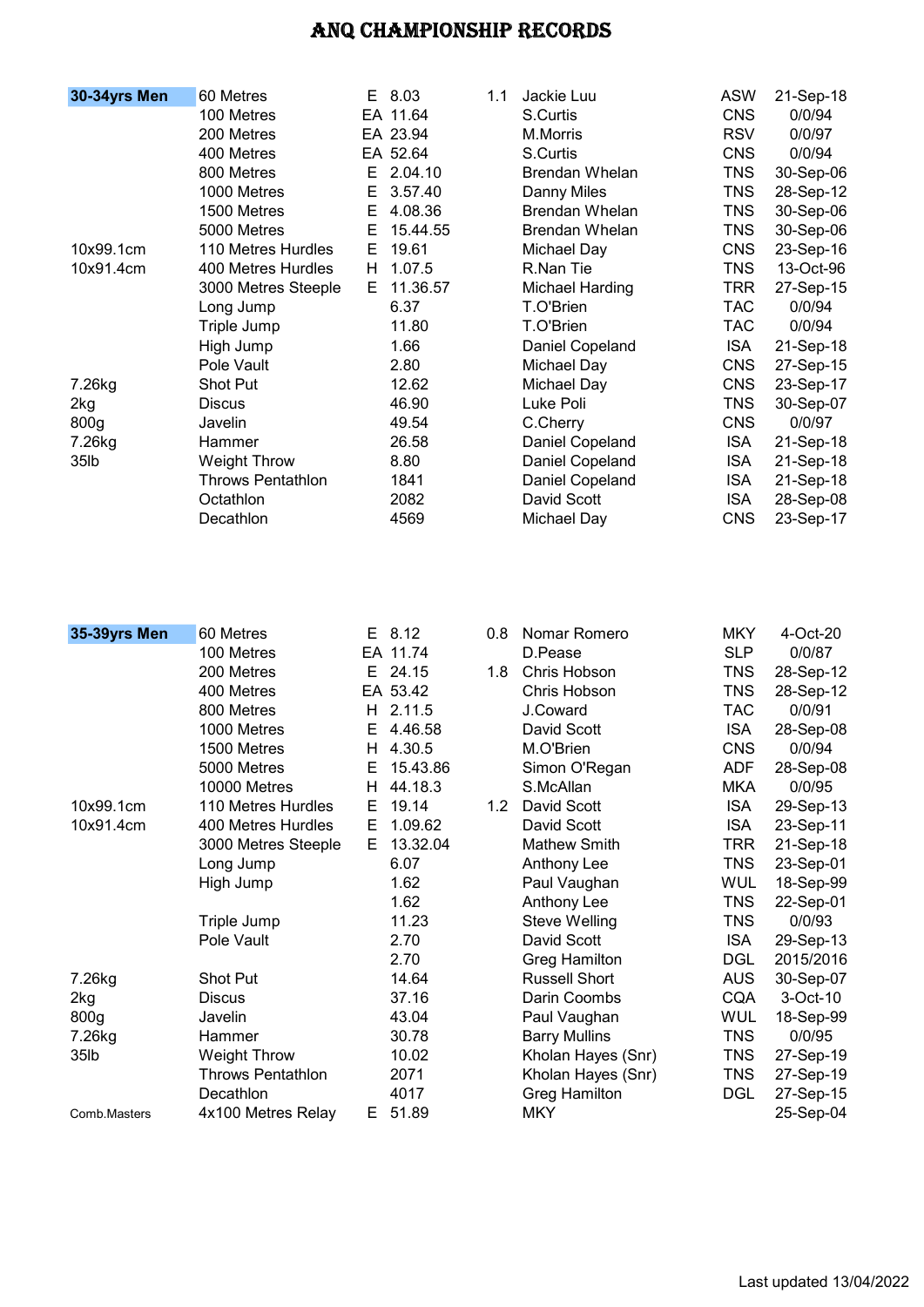| 40-44yrs Men     | 60 Metres           | E. | 8.25       |     | <b>Allen Watts</b>   | <b>RRA</b> | 27-Sep-15 |
|------------------|---------------------|----|------------|-----|----------------------|------------|-----------|
|                  | 100 Metres          |    | EA 11.54   |     | H.Steinman           | <b>SAR</b> | 0/0/87    |
|                  | 200 Metres          |    | EA 23.74   |     | D.Pease              | QVA        | 0/0/93    |
|                  | 400 Metres          |    | EA 53.54   |     | H.Steinman           | <b>SAR</b> | 0/0/87    |
|                  | 800 Metres          |    | H 2.10.3   |     | R.Leak               | <b>PNV</b> | 0/0/95    |
|                  | 1000m               | E. | 4.16.07    |     | Mal Schneider        | <b>CHT</b> | 23-Sep-11 |
|                  | 1500 Metres         | H. | 4.33.5     |     | R.Leak               | <b>PNV</b> | 0/0/95    |
|                  | 5000 Metres         | Е  | 18.42.26   |     | Colin Ollson         | <b>IND</b> | 30-Sep-06 |
| 10x99.1cm        | 110 Metres Hurdles  | E. | 19.40      |     | -0.4 David Scott     | <b>ISA</b> | 27-Sep-15 |
| 10x91.4cm        | 400 Metres Hurdles  |    | EA 1.09.04 |     | J.Coward             | <b>WUL</b> | 0/0/95    |
|                  | 1500 Metres Walk    | H. | 5.44.3     |     | D.Smith              | <b>SLP</b> | 0/0/95    |
|                  | 3000 Metres Walk    | H. | 11.52.0    |     | D.Smith              | <b>SLP</b> | 0/0/95    |
|                  | 3000 Metres Steeple | H. | 11.43.2    |     | R.Leak               | <b>PNV</b> | 0/0/95    |
|                  | Long Jump           |    | 6.26       | 1.0 | <b>Geoff Gibbons</b> | <b>UTA</b> | 23-Sep-16 |
|                  | Triple Jump         |    | 11.28      |     | Ian Coulter          | <b>ROK</b> | 0/0/95    |
|                  | High Jump           |    | 1.62       |     | Peter Kanowski       | <b>TNS</b> | 23-Sep-05 |
|                  | Pole Vault          |    | 3.80       |     | Geoff Gibbons        | <b>UTA</b> | 23-Sep-16 |
| 7.26kg           | Shot Put            |    | 11.67      |     | Darin Coombs         | CQA        | 23-Sep-11 |
| 2kg              | <b>Discus</b>       |    | 39.93      |     | Darin Coombs         | <b>CQA</b> | 23-Sep-11 |
| 800g             | Javelin             |    | 41.05      |     | Aaron Bonney         | <b>TNS</b> | 28-Sep-08 |
| 7.26kg           | Hammer              |    | 33.24      |     | <b>Barry Mullins</b> | <b>TNS</b> | 23-Sep-01 |
| 35 <sub>lb</sub> | <b>Weight Throw</b> |    | 10.05      |     | <b>Barry Mullins</b> | <b>TNS</b> | 10-Sep-00 |
|                  | Throws Pentathlon   |    | 2602       |     | Darin Coombs         | CQA        | 23-Sep-11 |
|                  | Octathlon           |    | 2915       |     | Mal Schneider        | <b>CHT</b> | 23-Sep-11 |
|                  | Decathlon           |    | 4324       |     | Greg Hamilton        | <b>DGL</b> | 23-Sep-17 |

| 45-49yrs Men     | 60 Metres                |    | E 8.97   |     | Norm Burns            | <b>ADF</b> | 27-Sep-15 |
|------------------|--------------------------|----|----------|-----|-----------------------|------------|-----------|
|                  | 100 Metres               |    | EA 12.34 |     | P.Allenby             | <b>NRH</b> | 0/0/93    |
|                  |                          |    | EA 12.34 |     | Eddie Czarnecki       | <b>CNS</b> | 0/0/97    |
|                  | 200 Metres               |    | EA 24.74 |     | <b>Arthur Boulter</b> | <b>TAC</b> | 0/0/90    |
|                  | 400 Metres               | E. | 58.31    |     | Joseph Kemei          | TNS        | 28-Sep-08 |
|                  | 800 Metres               | Е  | 2.16.57  |     | Jason Smith           | QMA        | 27-Sep-19 |
|                  | 1500 Metres              | Е  | 4.45.06  |     | Roland Henderson      | <b>WRC</b> | 4-Oct-20  |
|                  | 5000 Metres              | Е  | 18.16.53 |     | Roland Henderson      | <b>WRC</b> | 4-Oct-20  |
| 10x91.4cm        | 110 Metres Hurdles       | E. | 21.01    | 0.9 | <b>Gary Free</b>      | <b>EMR</b> | 23-Sep-11 |
| 10x91.4cm        | 400 Metres Hurdles       | E. | 1.05.87  |     | <b>Bruce Morwood</b>  | <b>CNS</b> | 27-Sep-15 |
|                  | 1500 Metres Walk         | E. | 12.52.49 |     | <b>Andrew Preston</b> | <b>ISA</b> | 28-Sep-12 |
|                  | Long Jump                |    | 5.42     |     | Eddie Czarnecki       | <b>CNS</b> | 0/0/97    |
|                  | Triple Jump              |    | 9.85     |     | <b>Brian Hartwell</b> | <b>TNS</b> | 0/0/96    |
|                  | High Jump                |    | 1.66     |     | Peter Kanowski        | <b>TNS</b> | 30-Sep-07 |
|                  | Pole Vault               |    | 2.60     |     | <b>Gary Free</b>      | <b>EMR</b> | 23-Sep-11 |
| 7.26kg           | Shot Put                 |    | 10.45    |     | Kevin Galea           | <b>MKY</b> | 23-Sep-17 |
| 2kg              | <b>Discus</b>            |    | 32.79    |     | <b>Brad Monk</b>      | QMA        | 2-Oct-09  |
| 800 <sub>g</sub> | Javelin                  |    | 42.81    |     | Paul Ryan             | <b>EMR</b> | 23-Sep-11 |
| 7.26kg           | Hammer                   |    | 46.15    |     | <b>Brad Monk</b>      | QMA        | 28-Sep-08 |
| 35lb             | Weight Throw             |    | 10.22    |     | <b>Brad Monk</b>      | QMA        | 28-Sep-08 |
|                  | <b>Throws Pentathlon</b> |    | 2708     |     | <b>Brad Monk</b>      | QMA        | 28-Sep-08 |
|                  | Decathlon                |    | 4472     |     | Ken Dickson           | <b>ISA</b> | 28-Sep-12 |
|                  |                          |    |          |     |                       |            |           |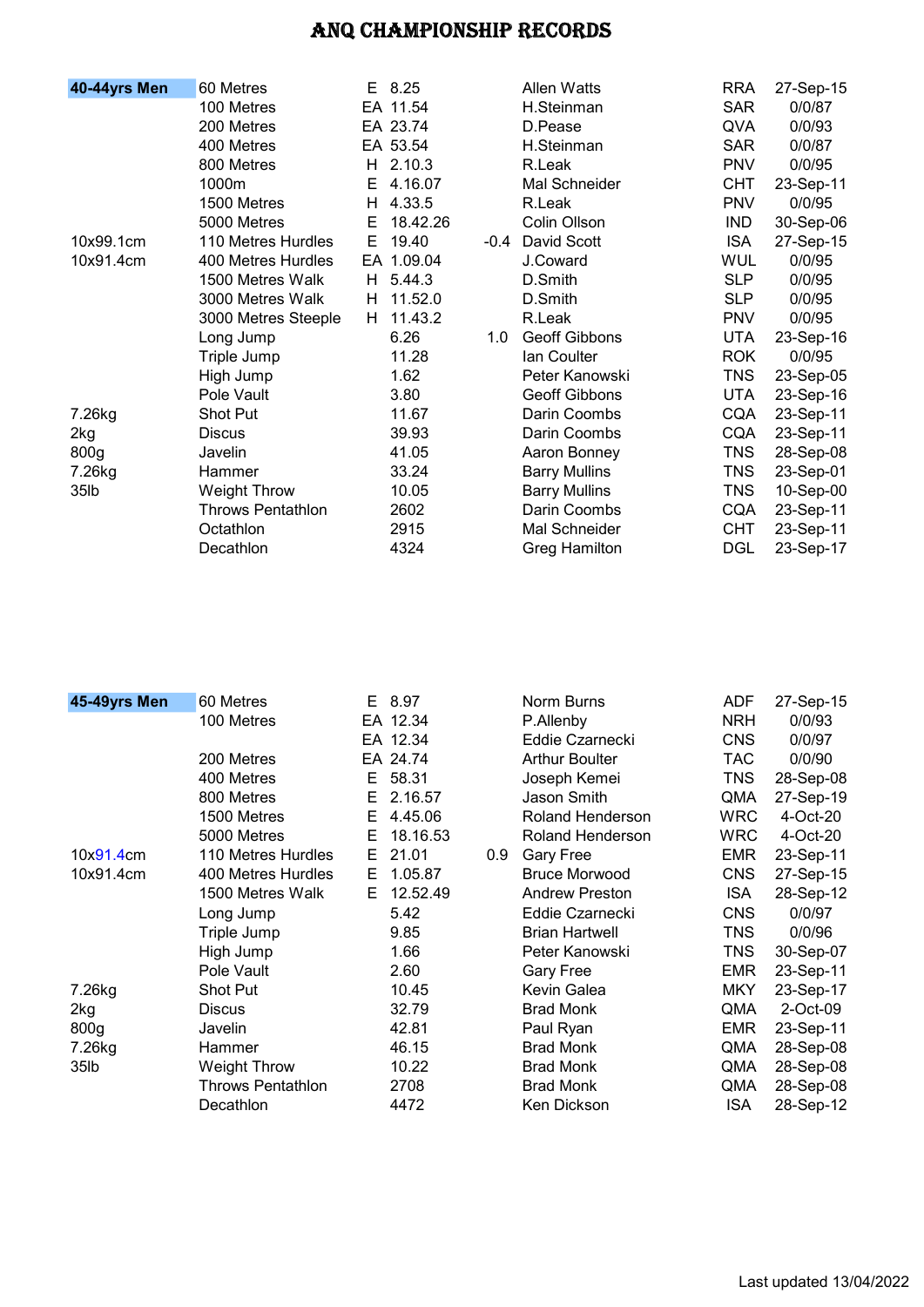| 50-54yrs Men      | 60 Metres                | E. | 8.10     | 1.7 | Dave Varley             | QMA         | 23-Sep-16 |
|-------------------|--------------------------|----|----------|-----|-------------------------|-------------|-----------|
|                   | 100 Metres               | E. | 12.42    | 1.9 | David Lloyd             | QMA         | 27-Sep-03 |
|                   | 200 Metres               | E. | 25.01    | 1.4 | Heinz Steinmann         | <b>SAR</b>  | 19-Sep-99 |
|                   | 400 Metres               | E. | 60.13    |     | Dave Varley             | QMA         | 23-Sep-16 |
|                   | 800 Metres               | E. | 2.30.24  |     | John Kling              | <b>ANQM</b> | 23-Sep-11 |
|                   | 1500 Metres              | E. | 4.57.00  |     | John Kling              | <b>ANQM</b> | 23-Sep-11 |
|                   | 3000 Metres              | E. | 12.18.91 |     | <b>Derrick Evans</b>    | <b>TRR</b>  | 27-Sep-19 |
|                   | 5000 Metres              | E. | 17.23.64 |     | Lee Kirby               | TRR         | 28-Sep-12 |
|                   | 10000 Metres             | E. | 45:34.03 |     | Dave Murray             | <b>TRR</b>  | 25-Sep-04 |
| 10x91.4cm         | 100 Metre Hurdles        | E. | 17.07    |     | Dave Varley             | QMA         | 23-Sep-16 |
|                   | 3000 Metres Steeple      | E. | 12.55.38 |     | Cameron Wallis          | TRR         | 27-Sep-15 |
|                   | Long Jump                |    | 5.06     |     | <b>Peter Lambert</b>    | QMA         | 27-Sep-03 |
|                   | High Jump                |    | 1.62     |     | Peter Kanowski          | TNS         | 28-Sep-12 |
|                   | Triple Jump              |    | 10.40    |     | Alan Forte              | <b>TNS</b>  | 18-Sep-99 |
|                   | Pole Vault               |    | 4.00     |     | <b>Howard Arbuthnot</b> | QCV         | 4-Oct-20  |
| 6kg               | Shot Put                 |    | 12.35    |     | Kevin Galea             | <b>MKY</b>  | 21-Sep-18 |
| 1.5kg             | <b>Discus</b>            |    | 39.73    |     | Corey Luff              | <b>ASR</b>  | 4-Oct-20  |
| 700g              | Javelin                  |    | 47.79    |     | Corey Luff              | ASR         | 4-Oct-20  |
| 6kg               | Hammer                   |    | 37.66    |     | Corey Luff              | <b>ASR</b>  | 4-Oct-20  |
| 25 <sub>1</sub> b | <b>Weight Throw</b>      |    | 12.83    |     | Kevin Galea             | <b>MKY</b>  | 27-Sep-19 |
|                   | <b>Throws Pentathlon</b> |    | 3134     |     | Kevin Galea             | <b>MKY</b>  | 27-Sep-19 |
|                   | Decathlon                |    | 5622     |     | Dave Varley             | QMA         | 23-Sep-16 |
|                   |                          |    |          |     |                         |             |           |

| 55-59yrs Men | 60 Metres           | E. | 8.56     | 1.1  | Peter Kanowski        | TNS         | 21-Sep-18  |
|--------------|---------------------|----|----------|------|-----------------------|-------------|------------|
|              | 100 Metres          | E  | 12.56    |      | Heinz Steinman        | <b>SAR</b>  | $9-Sep-00$ |
|              | 200 Metres          | Е  | 24.81    |      | Heinz Steinman        | <b>SAR</b>  | $9-Sep-00$ |
|              | 400 Metres          | E. | 60.14    |      | Dave Varley           | QMA         | 23-Sep-17  |
|              | 800 Metres          | E. | 2.34.82  |      | John Kling            | <b>ANQM</b> | 28-Sep-12  |
|              | 1500 Metres         | Е  | 4.46.81  |      | Dennis Couture        | QMA         | 28-Sep-19  |
|              | 3000 Metres         | E. | 14.41.66 |      | Peter Banaghan        | <b>MUL</b>  | 23-Sep-16  |
|              | 5000 Metres         | E. | 18.31.51 |      | John Kling            | <b>ANQM</b> | 28-Sep-12  |
| 10x91.4cm    | 100 Metre Hurdles   | Е  | 16.71    | 0.5  | Steve McGugan         | QMA         | 30-Sep-07  |
| 10x76.2cm    | 110 Metres Hurdles  | E. | 20.09    |      | <b>Paul Hallett</b>   | <b>SAR</b>  | 3-Oct-10   |
|              | 400 Metre Hurdles   | E. | 1.25.75  |      | Don Taylor            | <b>MUL</b>  | 23-Sep-05  |
|              | Long Jump           |    | 5.05     | 0.9  | <b>Andrew Millerd</b> | TAB         | 21-Sep-18  |
|              | High Jump           |    | 1.55     |      | <b>Andrew Millerd</b> | TAB         | 27-Sep-19  |
|              | Triple Jump         |    | 9.73     | -0.1 | Peter Lambert         | QMA         | 23-Sep-05  |
|              | <b>PoleVault</b>    |    | 3.00     |      | Dave Varley           | QMA         | 23-Sep-17  |
| 6kg          | <b>Shot Put</b>     |    | 10.82    |      | <b>Paul Hallett</b>   | <b>SAR</b>  | 3-Oct-10   |
| 1.5kg        | <b>Discus</b>       |    | 33.77    |      | <b>Paul Hallett</b>   | <b>SAR</b>  | 2-Oct-09   |
| 700g         | Javelin             |    | 43.97    |      | Dave Varley           | QMA         | 23-Sep-17  |
| 6kg          | Hammer              |    | 33.54    |      | David Haggith         | <b>ISA</b>  | 28-Sep-08  |
| 25lb         | <b>Weight Throw</b> |    | 11.73    |      | David Haggith         | <b>ISA</b>  | 28-Sep-08  |
|              | Throws Pentathlon   |    | 2898     |      | Paul Hallett          | <b>SAR</b>  | 02-Oct-09  |
|              | Decathlon           |    | 6517     |      | Dave Varley           | QMA         | 23-Sep-17  |
|              |                     |    |          |      |                       |             |            |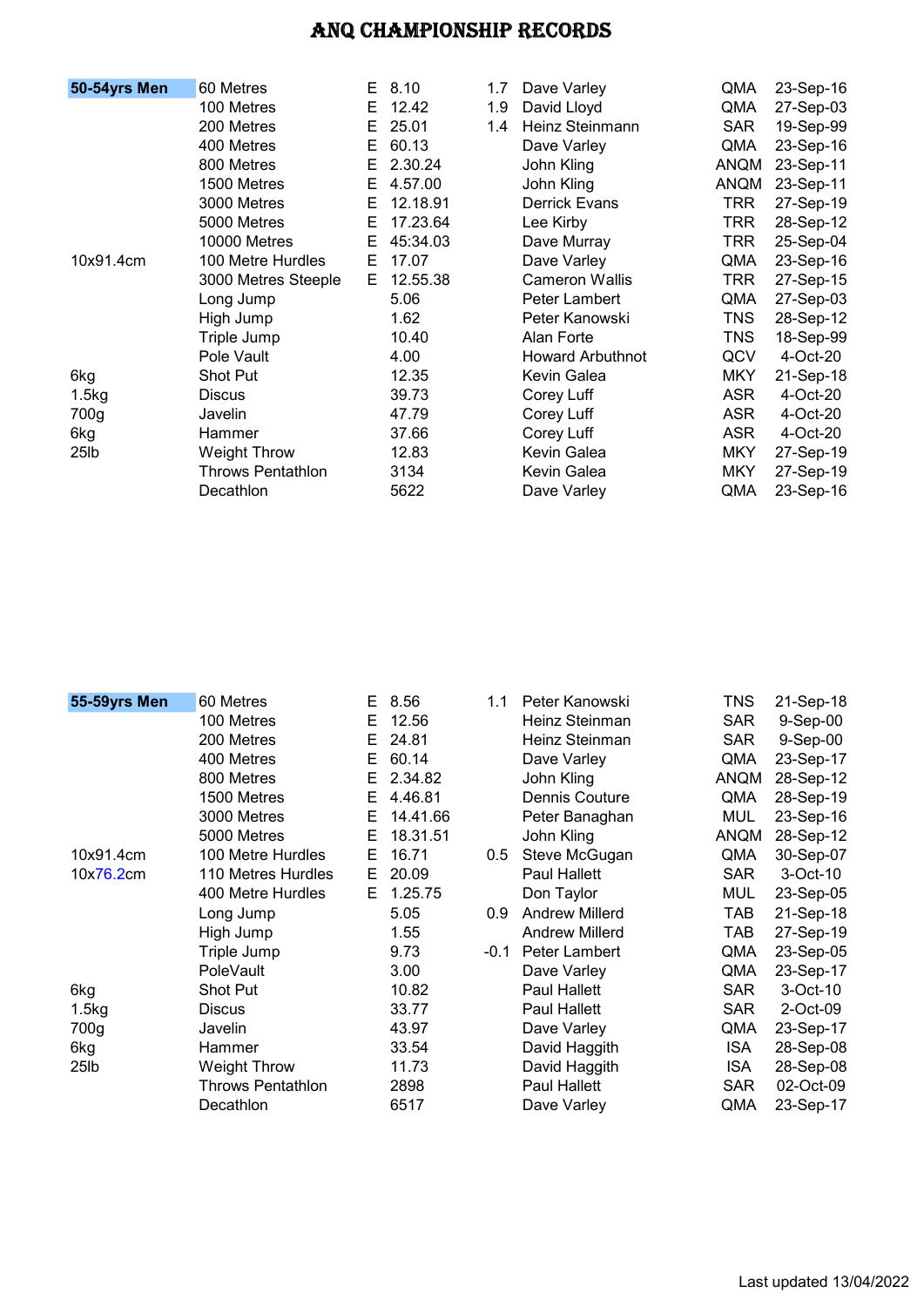| 60-64yrs Men     | 60 Metres                | E. | 8.64     |               | Kalevi Hakkekik       | <b>CNS</b> | 23-Sep-16 |
|------------------|--------------------------|----|----------|---------------|-----------------------|------------|-----------|
|                  | 100 Metres               | E  | 13.11    |               | Mark McLean           | QMA        | 23-Sep-16 |
|                  | 200 Metres               | E. | 25.65    | $0.5^{\circ}$ | Heinz Steinman        | QMA        | 30-Sep-06 |
|                  | 400 Metres               | E. | 1.03.42  |               | Mark McLean           | QMA        | 23-Sep-16 |
|                  | 800 Metres               | E. | 2.34.45  |               | John Kling            | QMA        | 23-Sep-17 |
|                  | 1500 Metres              | E. | 5.17.06  |               | John Kling            | QMA        | 23-Sep-17 |
|                  | 5000 Metres              | E. | 19.37.78 |               | John Kling            | QMA        | 23-Sep-17 |
| 10x84cm          | 100 Metre Hurdles        | E. | 19.09    |               | Mark McLean           | QMA        | 23-Sep-16 |
| 7x76.2cm         | 300 Metre Hurdles        | E. | 58.91    |               | Selwyn Hawken         | <b>WHT</b> | 23-Sep-05 |
|                  | 1500 Metres Walk         | E. | 8.46.63  |               | <b>Gareth Edwards</b> | TLFD       | 23-Sep-11 |
|                  | Long Jump                |    | 4.51     |               | Mark McLean           | QMA        | 23-Sep-17 |
|                  | High Jump                |    | 1.33     |               | Mark McLean           | QMA        | 23-Sep-16 |
|                  | PoleVault                |    | 2.40     |               | Mark McLean           | QMA        | 23-Sep-16 |
| 5kg              | Shot Put                 |    | 12.45    |               | lan Grazioli          | MAD        | 27-Sep-19 |
| 1kg              | <b>Discus</b>            |    | 35.74    |               | Geoff Crumpton        | <b>MIN</b> | 23-Sep-16 |
| 600 <sub>g</sub> | Javelin                  |    | 32.67    |               | Selwyn Hawken         | <b>WHT</b> | 23-Sep-05 |
| 5kg              | Hammer                   |    | 35.28    |               | David Haggith         | <b>CNS</b> | 3-Oct-14  |
| 20 <sub>lb</sub> | Weight Throw             |    | 13.62    |               | lan Grazioli          | MAD        | 27-Sep-19 |
|                  | <b>Throws Pentathlon</b> |    | 3049     |               | lan Grazioli          | MAD        | 27-Sep-19 |
|                  | Decathlon                |    | 6032     |               | Mark McLean           | QMA        | 23-Sep-16 |

| 65-69yrs Men     | 60 Metres                | E. | 9.04     | $1.5\,$       | Doug Pease                | QMA         | 23-Sep-17 |
|------------------|--------------------------|----|----------|---------------|---------------------------|-------------|-----------|
|                  | 100 Metres               | E. | 13.40    | $-0.1$        | Heinz Steinman            | QMA         | 28-Sep-08 |
|                  | 200 Metres               | E. | 27.15    |               | Heinz Steinman            | <b>ANQM</b> | 23-Sep-11 |
|                  | 400 Metres               | Е  | 1.07.46  |               | Mark Mifsud               | TNS         | 23-Sep-16 |
|                  | 800 Metres               | E. | 2.40.86  |               | <b>Graham Paul Durant</b> | <b>CCR</b>  | 4-Oct-20  |
|                  | 1500 Metres              | E. | 5.38.13  |               | <b>Graham Paul Durant</b> | <b>CCR</b>  | 4-Oct-20  |
|                  | 3000 Metres              | E. | 12.48.73 |               | Russell Johnson           | SAM         | 23-Sep-17 |
|                  | 5000 Metres              | E. | 22.40.70 |               | Russell Johnson           | SAM         | 27-Sep-19 |
| 10x84cm          | 100 Metre Hurdles        | E. | 22.24    | $0.4^{\circ}$ | Keith Stevenson           | QMA         | 23-Sep-17 |
| 7x76.2cm         | 300 Metre Hurdles        | E. | 65.21    |               | Selwyn Hawken             | <b>WHT</b>  | 3-Oct-10  |
|                  | 1500 Metres Walk         | E. | 11.35.66 |               | Selwyn Hawken             | <b>WHT</b>  | 3-Oct-10  |
|                  | Long Jump                |    | 3.74     |               | Selwyn Hawken             | <b>WHT</b>  | 3-Oct-10  |
|                  | High Jump                |    | 1.25     |               | Selwyn Hawken             | <b>WHT</b>  | 3-Oct-10  |
|                  | <b>PoleVault</b>         |    | 1.80     |               | Keith Stevenson           | QMA         | 23-Sep-17 |
| 4kg              | <b>Shot Put</b>          |    | 9.02     |               | Mills Lafferty            | QMA         | 23-Sep-16 |
| 1kg              | <b>Discus</b>            |    | 29.05    |               | Don Jago                  | TAB         | 3-Oct-10  |
| 600 <sub>g</sub> | Javelin                  |    | 31.88    |               | Don Jago                  | TAB         | 2-Oct-09  |
| 4kg              | Hammer                   |    | 29.46    |               | David Haggith             | QMA         | 21-Sep-18 |
| 20lb             | Weight Throw             |    | 11.32    |               | David Haggith             | QMA         | 21-Sep-18 |
|                  | <b>Throws Pentathlon</b> |    | 2674     |               | David Haggith             | QMA         | 21-Sep-18 |
|                  | Decathlon                |    | 4452     |               | Keith Stevenson           | QMA         | 23-Sep-17 |
|                  |                          |    |          |               |                           |             |           |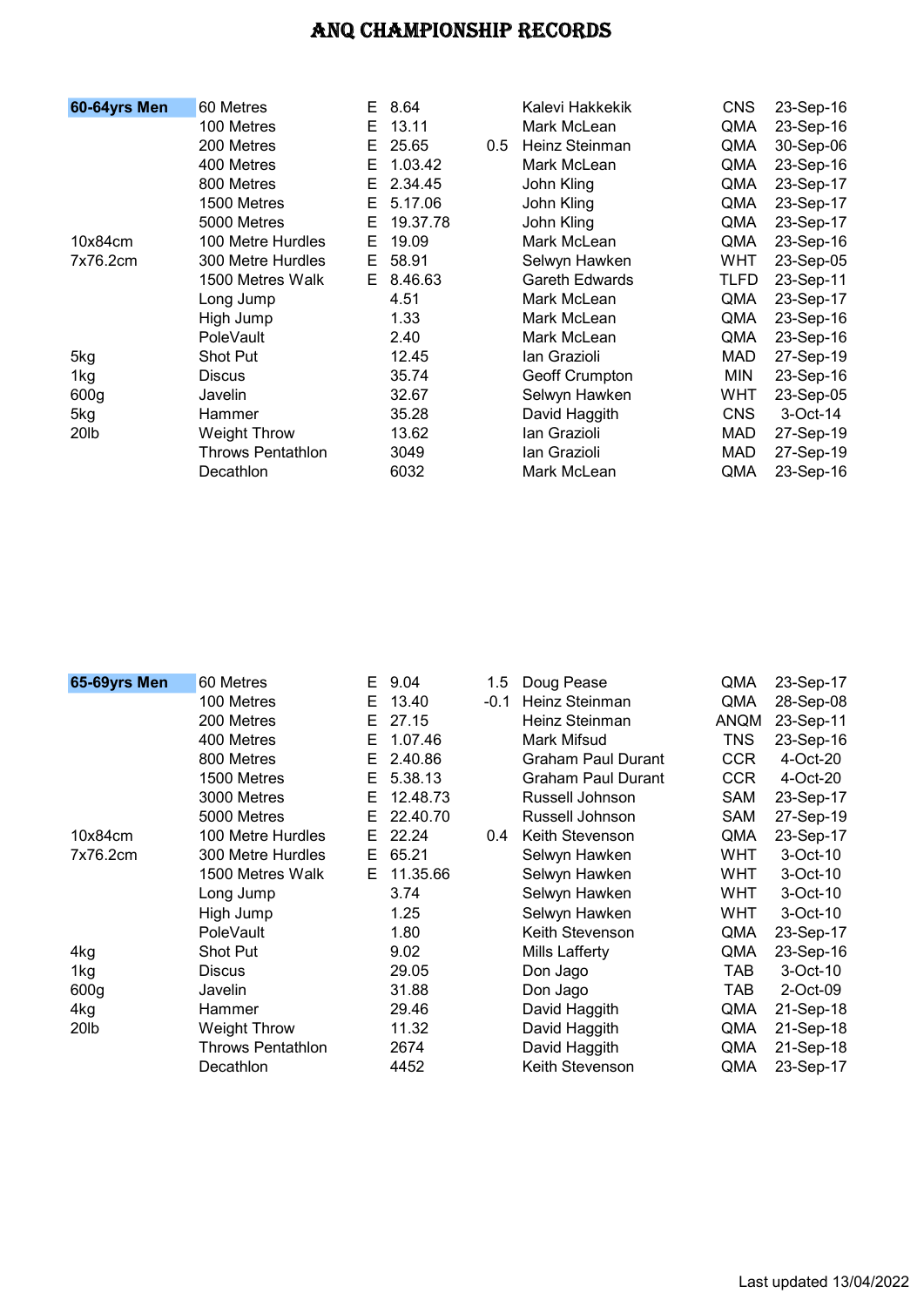| 70-74yrs Men     | 100 Metres               | E. | 14.23     | 1.8 | Heinz Steinman          | QMA         | 27-Sep-15 |
|------------------|--------------------------|----|-----------|-----|-------------------------|-------------|-----------|
|                  | 200 Metres               | E. | 31.82     | 0.9 | Don Chambers            | <b>VICM</b> | 28-Sep-08 |
|                  | 400 Metres               | E. | 1.12.22   |     | Peter Hone              | QMA         | 27-Sep-15 |
|                  | 800 Metres               | H. | 3.01.9    |     | Charlie Doyle           | TNS         | 0/0/96    |
|                  | 1500 Metres              |    | HE 6.24.4 |     | Charlie Doyle           | TNS         | 0/0/96    |
|                  | 5000 Metres              | E. | 23:58.74  |     | Mike Engert             | TRR         | 25-Sep-04 |
|                  | 10000 Metres             | E  | 51:03.46  |     | Mike Engert             | TRR         | 26-Sep-04 |
|                  | 80 Metre Hurdles         | E. | 18.48     |     | Selwyn Hawken           | WHT         | 23-Sep-16 |
|                  | 100 Metre Hurdles        | Е  | 16.05     | 1.3 | Don Chambers            | <b>VICM</b> | 28-Sep-08 |
|                  | 300 Metre Hurdles        | E. | 58.50     |     | Don Chambers            | <b>VICM</b> | 28-Sep-08 |
|                  | Long Jump                |    | 4.14      |     | Peter Kennedy           | QMA         | 23-Sep-17 |
|                  | High Jump                |    | 1.36      |     | Peter Kennedy           | QMA         | 23-Sep-17 |
|                  | Triple Jump              |    | 8.57      |     | Don Chambers            | <b>VICM</b> | 28-Sep-08 |
|                  | <b>PoleVault</b>         |    | 2.50      |     | Peter Kennedy           | QMA         | 23-Sep-16 |
| 4kg              | <b>Shot Put</b>          |    | 10.78     |     | Peter Kennedy           | QMA         | 23-Sep-16 |
| 1kg              | <b>Discus</b>            |    | 29.33     |     | Peter Kennedy           | QMA         | 23-Sep-17 |
| 500 <sub>g</sub> | Javelin                  |    | 31.60     |     | Peter Kennedy           | QMA         | 23-Sep-16 |
| 4kg              | Hammer                   |    | 36.46     |     | <b>Phillip Rowlands</b> | QMA         | 21-Sep-18 |
| 16lb             | <b>Weight Throw</b>      |    | 15.20     |     | <b>Phillip Rowlands</b> | QMA         | 21-Sep-18 |
|                  | <b>Throws Pentathlon</b> |    | 3323      |     | <b>Phillip Rowlands</b> | QMA         | 21-Sep-18 |
|                  | Decathlon                |    | 5775      |     | Peter Kennedy           | QMA         | 23-Sep-17 |

| 75-79yrs Men     | 200 Metres               | E 42.51   | 1.6 | <b>Charlie Doyle</b>  | TNS        | 28-Sep-03 |
|------------------|--------------------------|-----------|-----|-----------------------|------------|-----------|
|                  | 1500 Metres              | E 8.07.85 |     | Charlie Doyle         | TNS        | 28-Sep-03 |
|                  | High Jump                | 1.10      |     | Selwyn Hawken         | WHT        | 4-Oct-20  |
|                  | Triple Jump              | 6.24      | 0.7 | Selwyn Hawken         | <b>WHT</b> | 4-Oct-20  |
| 4kg              | <b>Shot Put</b>          | 9.01      |     | <b>Guy Quarterman</b> | QMA        | 21-Sep-18 |
| 1kg              | <b>Discus</b>            | 27.35     |     | <b>Guy Quarterman</b> | QMA        | 21-Sep-18 |
| 500 <sub>g</sub> | Javelin                  | 28.33     |     | Guy Quarterman        | QMA        | 21-Sep-18 |
| 4kg              | Hammer                   | 28.28     |     | Guy Quarterman        | QMA        | 21-Sep-18 |
| 16 <sub>lb</sub> | <b>Weight Throw</b>      | 10.12     |     | <b>Guy Quarterman</b> | QMA        | 21-Sep-18 |
|                  | <b>Throws Pentathlon</b> | 3076      |     | <b>Guy Quarterman</b> | QMA        | 21-Sep-18 |

| 80-84yrs Men     |                          |       |             |                |
|------------------|--------------------------|-------|-------------|----------------|
| 3kg              | <b>Shot Put</b>          | 7.08  | Cornel Vena | ANQM 27-Sep-15 |
| 1kg              | <b>Discus</b>            | 21.57 | Cornel Vena | ANQM 28-Sep-15 |
| 400 <sub>g</sub> | Javelin                  | 16.94 | Cornel Vena | ANQM 29-Sep-13 |
| 3kg              | Hammer                   | 24.50 | Cornel Vena | ANQM 27-Sep-15 |
| 12lb             | Weight Throw             | 9.66  | Cornel Vena | ANQM 27-Sep-15 |
|                  | <b>Throws Pentathlon</b> | 2656  | Cornel Vena | ANQM 27-Sep-15 |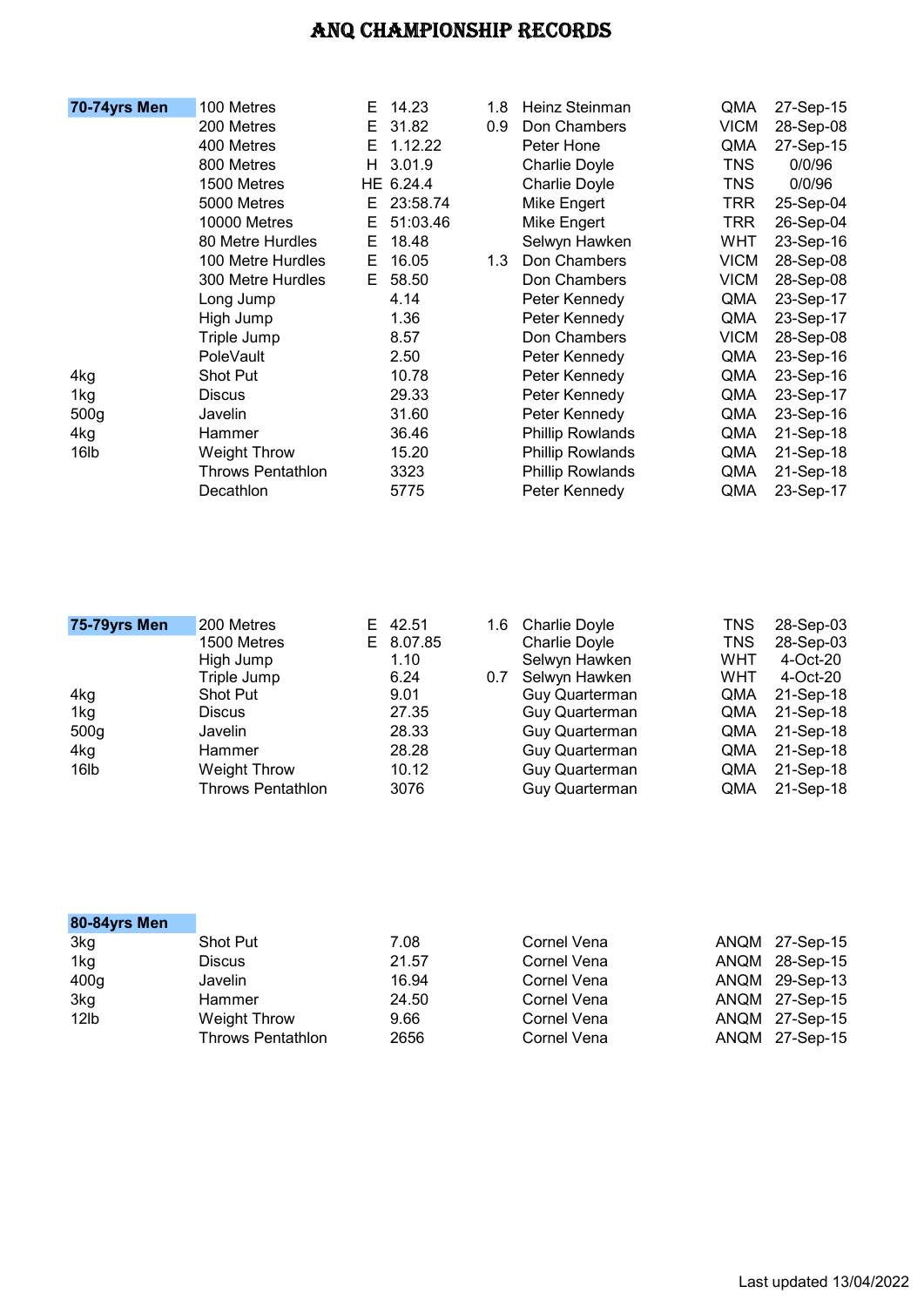# PARA Athletes

| <b>Age Group</b>                | <b>Event Name</b>                                                                                                                           |                    | <b>H/E Time/Dist Wind</b>                                       | <b>Athlete Name</b>                                                                                             | <b>Club</b>                                                                             | <b>Date Set</b>                                                                         |
|---------------------------------|---------------------------------------------------------------------------------------------------------------------------------------------|--------------------|-----------------------------------------------------------------|-----------------------------------------------------------------------------------------------------------------|-----------------------------------------------------------------------------------------|-----------------------------------------------------------------------------------------|
| <b>Vision Impairment</b>        |                                                                                                                                             |                    |                                                                 |                                                                                                                 |                                                                                         |                                                                                         |
| T/F 12                          |                                                                                                                                             |                    |                                                                 |                                                                                                                 |                                                                                         |                                                                                         |
| <b>Open Men</b>                 | 100 Metres<br>200 Metres<br>400 Metres<br>800 Metres<br>1500 Metres<br>5000 Metres<br>10000 Metres<br>Long Jump<br>High Jump<br>Triple Jump |                    | 14.20                                                           | -0.3 Blake McGuiness                                                                                            | <b>KEP</b>                                                                              | 21-Sep-18                                                                               |
| 7.26kg<br>2kg                   | Shot Put<br><b>Discus</b>                                                                                                                   |                    | 14.64m                                                          | <b>Russell Short</b>                                                                                            | <b>AUS</b>                                                                              | 30-Sep-07                                                                               |
| 800g<br>7.26kg                  | Javelin<br>Hammer                                                                                                                           |                    | 22.45                                                           | <b>Blake McGuiness</b>                                                                                          | <b>KEP</b>                                                                              | 21-Sep-18                                                                               |
| <b>Intellectual Disability</b>  |                                                                                                                                             |                    |                                                                 |                                                                                                                 |                                                                                         |                                                                                         |
| T/F <sub>20</sub>               |                                                                                                                                             |                    |                                                                 |                                                                                                                 |                                                                                         |                                                                                         |
| <b>Open Men</b>                 | 100 Yards                                                                                                                                   | Е                  | 10.86                                                           | Colin Abbey                                                                                                     | <b>TNS</b>                                                                              | 4-Oct-09                                                                                |
|                                 | 100 Metres<br>200 Metres<br>400 Metres<br>800 Metres<br>1500 Metres<br>5000 Metres<br>10000 Metres<br>Long Jump<br>High Jump                | E<br>E<br>E<br>E   | 11.83<br>23.72<br>55.81<br>02:17.0<br>05:03.1<br>5.94m<br>1.45m | Colin Abbey<br>Colin Abbey<br>Lindsay Hendy<br>Joshua Holloway<br>Joshua Holloway<br>Colin Abbey<br>Joshua Lush | <b>TNS</b><br><b>TNS</b><br><b>TNS</b><br><b>CQA</b><br><b>CQA</b><br><b>TNS</b><br>MUL | 4-Oct-09<br>4-Oct-09<br>23-Sep-16<br>30-Sep-12<br>25-Sep-11<br>4-Oct-09<br>Oct14/Sept15 |
| 7.26kg<br>2kg<br>800g<br>7.26kg | Triple Jump<br>Shot Put<br><b>Discus</b><br>Javelin<br>Hammer                                                                               |                    | 11.58m<br>10.06m<br>30.00m<br>39.84m                            | Colin Abbey<br>Joshua Lush<br>Joshua Lush<br><b>Corey Anderson</b>                                              | <b>TNS</b><br><b>PPT</b><br><b>PPT</b><br>QE11                                          | 4-Oct-09<br>23-Sep-16<br>23-Sep-16<br>23-Sep-17                                         |
| <b>Under20 Men</b>              | 100 Metres                                                                                                                                  | Ε                  | 11.86                                                           | Lindsay Hendy                                                                                                   | <b>TNS</b>                                                                              | 23-Sep-16                                                                               |
|                                 | 200 Metres<br>400 Metres<br>800 Metres<br>1500 Metres<br>5000 Metres<br>10000 Metres                                                        | E<br>E<br>E.<br>E. | 23.98<br>55.81<br>2.37.99<br>5.35.84                            | Lindsay Hendy<br>Lindsay Hendy<br>Jeremiah Hay<br>Jeremiah Hay                                                  | <b>TNS</b><br><b>TNS</b><br><b>BUN</b><br><b>BUN</b>                                    | 23-Sep-16<br>23-Sep-16<br>3-Oct-20<br>4-Oct-20                                          |
|                                 | Long Jump<br>High Jump<br>Triple Jump                                                                                                       |                    | 5.82m                                                           | Lindsay Hendy                                                                                                   | <b>TNS</b>                                                                              | 23-Sep-16                                                                               |
| 6kg                             | Shot Put                                                                                                                                    |                    | 12.46                                                           | Jeremiah Hay                                                                                                    | <b>BUN</b>                                                                              | 4-Oct-20                                                                                |
| 1.75kg                          | <b>Discus</b>                                                                                                                               |                    | 31.06m                                                          | Corey Anderson                                                                                                  | QE11                                                                                    | 23-Sep-17                                                                               |
| 800g<br>6kg                     | Javelin<br>Hammer                                                                                                                           |                    | 37.88m                                                          | Corey Anderson                                                                                                  | QE11                                                                                    | 23-Sep-17                                                                               |

Last updated 13/04/2022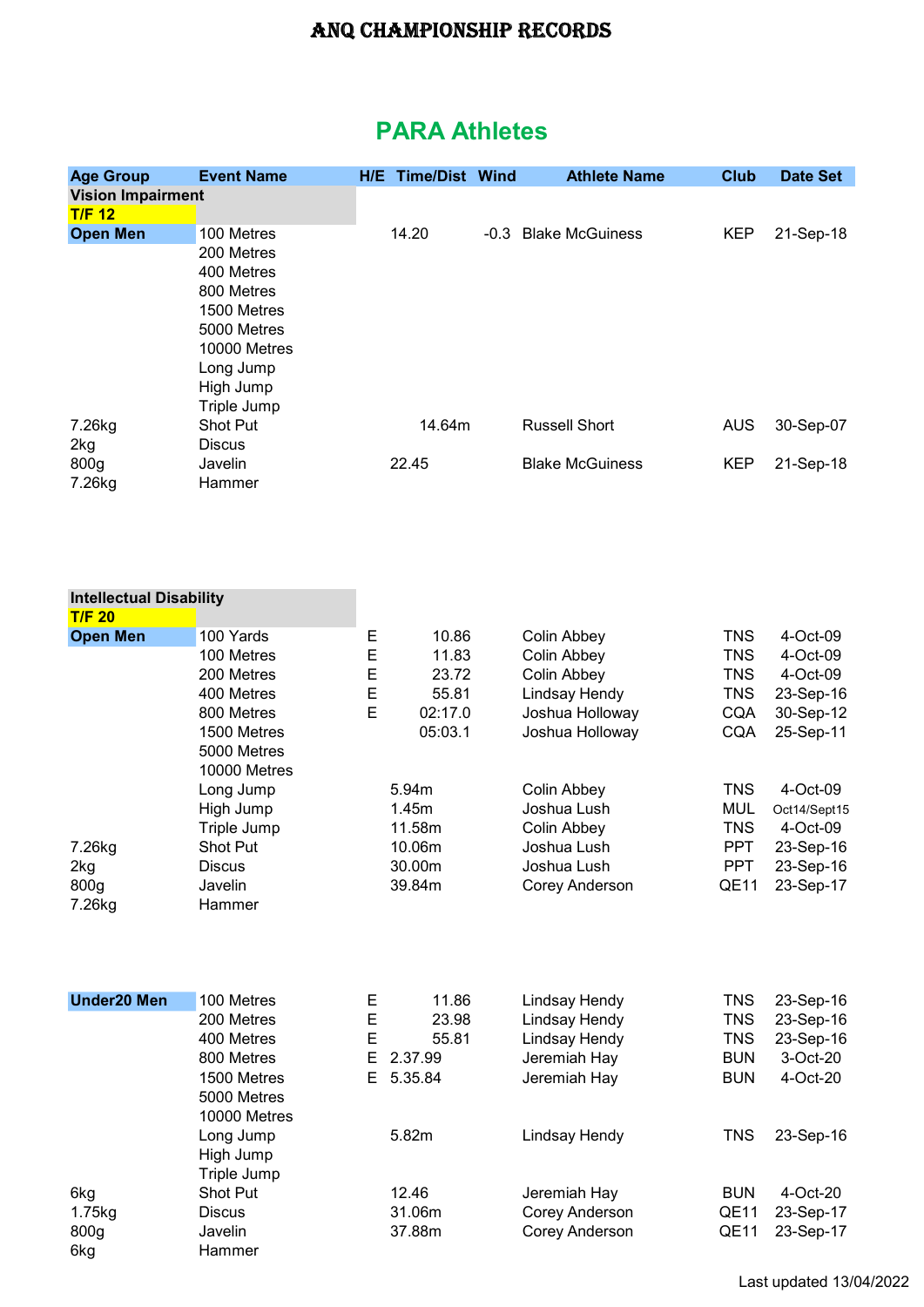| <b>Under18 Men</b>             | 100 Metres               |    |             |     |                          |                  |           |
|--------------------------------|--------------------------|----|-------------|-----|--------------------------|------------------|-----------|
|                                | 200 Metres               | Е  | 24.44       | 3.4 | <b>Lindsey Hendy</b>     | <b>TNS</b>       | 3-Oct-14  |
|                                | 400 Metres               | E  | 58.78       |     | Lindsey Hendy            | <b>TNS</b>       | 3-Oct-14  |
|                                | 800 Metres               |    |             |     |                          |                  |           |
|                                | 1500 Metres              |    |             |     |                          |                  |           |
|                                | 5000 Metres              |    |             |     |                          |                  |           |
|                                | Long Jump                |    |             |     |                          |                  |           |
|                                | High Jump                |    |             |     |                          |                  |           |
|                                | Triple Jump              |    |             |     |                          |                  |           |
|                                | Shot Put                 |    | 10.02m      |     | Michael Henderson        |                  |           |
| 5kg                            | <b>Discus</b>            |    | 30.73m      |     | <b>Michael Henderson</b> | <b>TNS</b>       | 25-Sep-11 |
| 1.5kg                          |                          |    |             |     |                          | <b>TNS</b>       | 25-Sep-11 |
| 700g                           | Javelin                  |    | 35.14m      |     | Michael Henderson        | <b>TNS</b>       | 25-Sep-11 |
| 5kg                            | Hammer                   |    |             |     |                          |                  |           |
|                                |                          |    |             |     |                          |                  |           |
| 16 yr Men                      | 100 Metres               | Е  | 12.47       | 1.4 | Joshua Lush              | <b>PPT</b>       | 23-Sep-16 |
|                                | 200 Metres               | Е  | 25.57       | 2.0 | Joshua Lush              | <b>PPT</b>       | 23-Sep-16 |
|                                | 400 Metres               | E. | 57.09       |     | Joshua Lush              | <b>PPT</b>       | 23-Sep-16 |
|                                | 800 Metres               |    |             |     |                          |                  |           |
|                                | 1500 Metres              |    |             |     |                          |                  |           |
|                                | 5000 Metres              |    |             |     |                          |                  |           |
|                                | Long Jump                |    |             |     |                          |                  |           |
|                                | High Jump                |    |             |     |                          |                  |           |
|                                | Triple Jump              |    |             |     |                          |                  |           |
| 5kg                            | Shot Put                 |    | 8.38m       |     | Corey Anderson           | <b>QE11</b>      | 23-Sep-16 |
| 1.5kg                          | <b>Discus</b>            |    | 27.05m      |     | Corey Anderson           | <b>QE11</b>      | 23-Sep-16 |
| 700g                           | Javelin                  |    |             |     |                          |                  |           |
| 5kg                            | Hammer                   |    | 21.65m      |     | Corey Anderson           | QE11             | 23-Sep-16 |
|                                | <b>Weight Throw</b>      |    | 10.77m      |     | Corey Anderson           | QE11             | 23-Sep-16 |
|                                | <b>Throws Pentathlon</b> |    | 1501 pts    |     | Corey Anderson           | QE <sub>12</sub> | 23-Sep-16 |
|                                |                          |    |             |     |                          |                  |           |
|                                |                          |    |             |     |                          |                  |           |
| <b>Intellectual Disability</b> |                          |    |             |     |                          |                  |           |
| T/F <sub>20</sub>              |                          |    |             |     |                          |                  |           |
| 15yr Men                       | 100 Metres               | E  | 12.28       |     | Joshua Holloway          | <b>CQA</b>       | 30-Sep-12 |
|                                | 200 Metres               |    | 26.15       | 0.7 | Joshua Lush              | MUL              | 27-Sep-15 |
|                                | 400 Metres               | Е  | 57.29       |     | Joshua Holloway          | <b>CQA</b>       | 30-Sep-12 |
|                                | 800 Metres               | E  | 02:17.0     |     | Joshua Holloway          | <b>CQA</b>       | 30-Sep-12 |
|                                | 1500 Metres              | Ε  | 05:12.2     |     | Joshua Holloway          | <b>CQA</b>       | 30-Sep-12 |
|                                | Long Jump                | E  | 4.74m - 0.5 |     | Joshua Lush              | <b>MUL</b>       | 27-Sep-15 |
|                                | High Jump                |    | 1.45m       |     | Joshua Lush              | <b>MUL</b>       | 27-Sep-15 |
|                                | Triple Jump              |    | 10.76m      |     | Joshua Lush              | <b>MUL</b>       | 27-Sep-15 |
| 4kg                            | Shot Put                 |    | 10.84m      |     | Joshua Lush              | <b>MUL</b>       | 27-Sep-15 |
| 1kg                            | <b>Discus</b>            |    | 35.57m      |     | Joshua Lush              | <b>MUL</b>       | 27-Sep-15 |
| 700g                           | Javelin                  |    |             |     |                          |                  |           |
| 4kg                            | Hammer                   |    |             |     |                          |                  |           |
|                                |                          |    |             |     |                          |                  |           |
|                                |                          |    |             |     |                          |                  |           |
| 14yr Men                       | 100 Metres               |    | 12.64       |     | Joshua Holloway          | <b>CQA</b>       | 25-Sep-11 |
|                                | 200 Metres               |    | 25.85       |     | Joshua Holloway          | CQA              | 25-Sep-11 |
|                                | 400 Metres               |    | 59.38       |     | Joshua Holloway          | <b>CQA</b>       | 25-Sep-11 |
|                                | 800 Metres               |    | 02:24.7     |     | Joshua Holloway          | <b>CQA</b>       | 25-Sep-11 |
|                                | 1500 Metres              |    | 05:03.1     |     | Joshua Holloway          | <b>CQA</b>       | 25-Sep-11 |
|                                | Long Jump                |    | 4.18m       | 1.6 | Joshua Lush              | <b>MUL</b>       | 3-Oct-14  |
|                                | High Jump                |    | 1.45m       |     | Joshua Lush              | <b>MUL</b>       | 3-Oct-14  |
|                                | Triple Jump              |    | 9.64m       | 2.0 | Joshua Lush              | <b>MUL</b>       | 3-Oct-14  |
| 4kg                            | Shot Put                 |    | 9.94m       |     | Joshua Holloway          | <b>CQA</b>       | 25-Sep-11 |
| 1kg                            | <b>Discus</b>            |    | 32.75m      |     | Joshua Lush              | <b>MUL</b>       | 3-Oct-14  |
|                                |                          |    |             |     |                          |                  |           |

Last updated 13/04/2022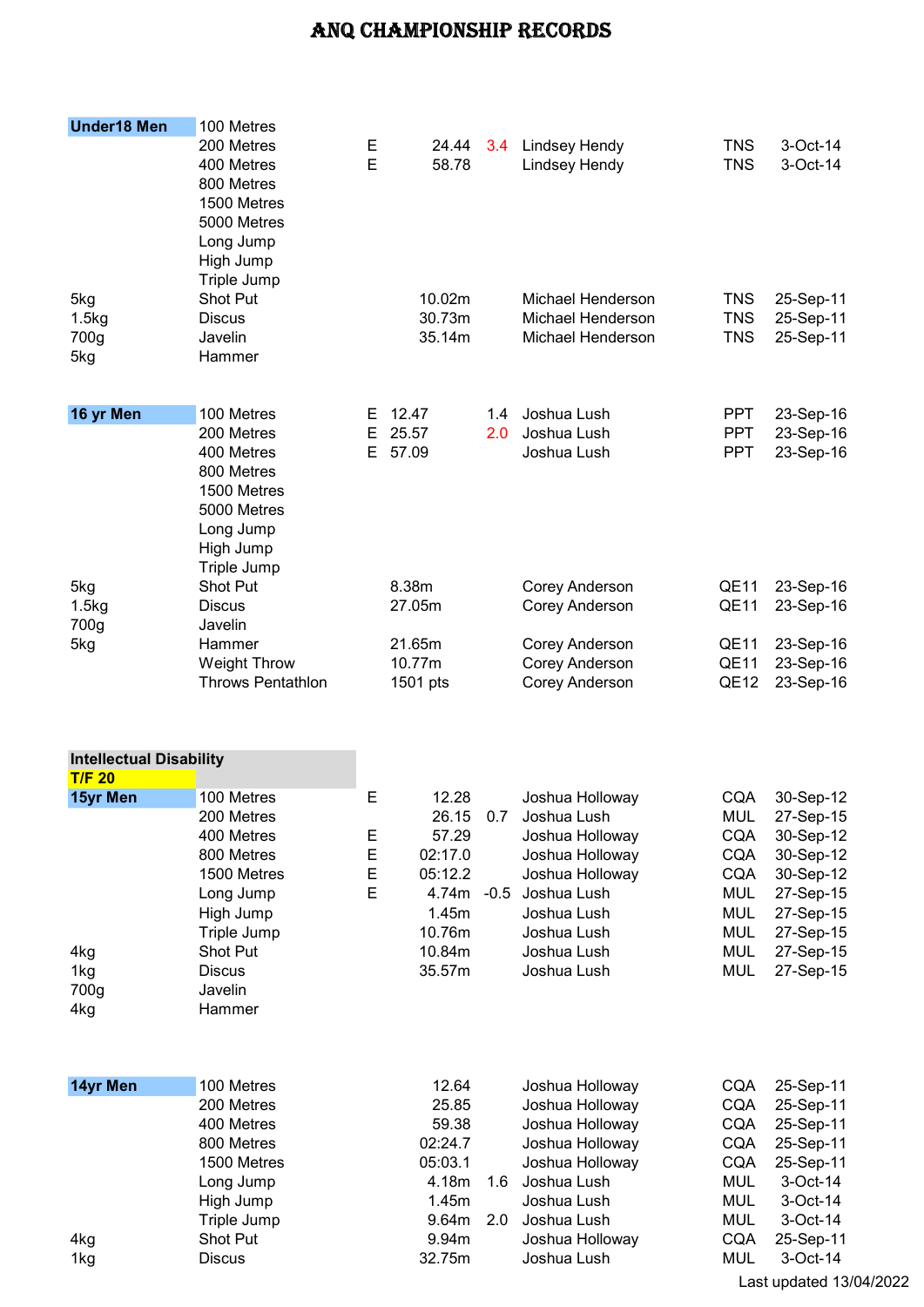|                                                 |                                                                                                                                                          |   |                | ANQ CHAMPIONSHIP RECORDS   |                          |                      |
|-------------------------------------------------|----------------------------------------------------------------------------------------------------------------------------------------------------------|---|----------------|----------------------------|--------------------------|----------------------|
| 700g<br>4kg                                     | Javelin<br>Hammer                                                                                                                                        |   | 21.33m         | Joshua Lush                | <b>MUL</b>               | 3-Oct-14             |
| 13yr Men                                        | 100 Metres                                                                                                                                               |   | 14.34          | Joshua Holloway            | <b>CQA</b>               | 3-Oct-10             |
|                                                 | 200 Metres                                                                                                                                               |   | 28.43          | Joshua Holloway            | <b>CQA</b>               | 3-Oct-10             |
|                                                 | 400 Metres                                                                                                                                               |   | 67.89          | Joshua Holloway            | <b>CQA</b>               | 3-Oct-10             |
|                                                 | 800 Metres                                                                                                                                               |   | 02:29.9        | Joshua Holloway            | <b>CQA</b>               | 3-Oct-10             |
|                                                 | 1500 Metres                                                                                                                                              |   |                |                            |                          |                      |
|                                                 | Long Jump<br>High Jump<br>Triple Jump                                                                                                                    |   | 4.02m          | Joshua Holloway            | <b>CQA</b>               | 3-Oct-10             |
| 3kg                                             | Shot Put                                                                                                                                                 |   | 9.21m          | Joshua Holloway            | <b>CQA</b>               | 3-Oct-10             |
| 1kg                                             | <b>Discus</b>                                                                                                                                            |   | 19.69m         | Joshua Holloway            | <b>CQA</b>               | 3-Oct-10             |
| 600g                                            | Javelin                                                                                                                                                  |   | 20.53m         | Joshua Holloway            | <b>CQA</b>               | 3-Oct-10             |
| 3kg                                             | Hammer                                                                                                                                                   |   |                |                            |                          |                      |
| <b>9yr Men</b>                                  | 100 Metres<br>200 Metres                                                                                                                                 |   | 16.07<br>33.66 | Joshua Lush<br>Joshua Lush | <b>CNS</b><br><b>CNS</b> | 4-Oct-09<br>4-Oct-09 |
|                                                 | 800 Metres                                                                                                                                               |   | 03:08.7        | Joshua Lush                | <b>CNS</b>               | 4-Oct-09             |
|                                                 |                                                                                                                                                          |   | 3.06m          | Joshua Lush                | <b>CNS</b>               | 4-Oct-09             |
|                                                 | Long Jump                                                                                                                                                |   | 1.05m          |                            | <b>CNS</b>               |                      |
|                                                 | High Jump<br>Shot Put                                                                                                                                    |   |                | Joshua Lush                |                          | 4-Oct-09             |
| 2kg                                             |                                                                                                                                                          |   | 5.49m          | Joshua Lush                | <b>CNS</b>               | 4-Oct-09             |
| 500g                                            | <b>Discus</b>                                                                                                                                            |   | 19.21m         | Joshua Lush                | <b>CNS</b>               | 4-Oct-09             |
| Non event for class                             | 60m Hurdles                                                                                                                                              |   | 14.76          | Joshua Lush                | <b>CNS</b>               | 4-Oct-09             |
| <b>Intellectual Disability</b><br><b>T/F 21</b> |                                                                                                                                                          |   |                |                            |                          |                      |
| <b>Open Men</b>                                 | 100 Yards<br>100 Metres<br>200 Metres<br>400 Metres<br>800 Metres<br>1500 Metres<br>5000 Metres<br>10000 Metres<br>Long Jump<br>High Jump<br>Triple Jump |   |                |                            |                          |                      |
| 7.26kg                                          | Shot Put                                                                                                                                                 |   | 9.06           | <b>Andre Rivett</b>        | <b>GCV</b>               | 3-Oct-20             |
| 2kg                                             | <b>Discus</b>                                                                                                                                            |   | 20.37          | <b>Andre Rivett</b>        | GCV                      | 4-Oct-20             |
| 800g<br>7.26kg                                  | Javelin<br>Hammer                                                                                                                                        |   | 17.92          | <b>Andre Rivett</b>        | <b>GCV</b>               | 3-Oct-20             |
| <b>Under18 Men</b>                              | 100 Metres                                                                                                                                               | Е |                | 15.36 0.7 Ethan Parry      | QA                       | 3-Oct-20             |
|                                                 | 200 Metres<br>400 Metres<br>800 Metres<br>1500 Metres<br>5000 Metres<br>Long Jump                                                                        |   |                | 3.69 - 1.4 Ethan Parry     | QA                       | 3-Oct-20             |
|                                                 | High Jump<br>Triple Jump                                                                                                                                 |   |                |                            |                          |                      |
| 5kg<br>1.5kg<br>700g<br>5kg                     | Shot Put<br><b>Discus</b><br>Javelin<br>Hammer                                                                                                           |   | 7.52           | <b>Ethan Parry</b>         | QA                       | 3-Oct-20             |

Last updated 13/04/2022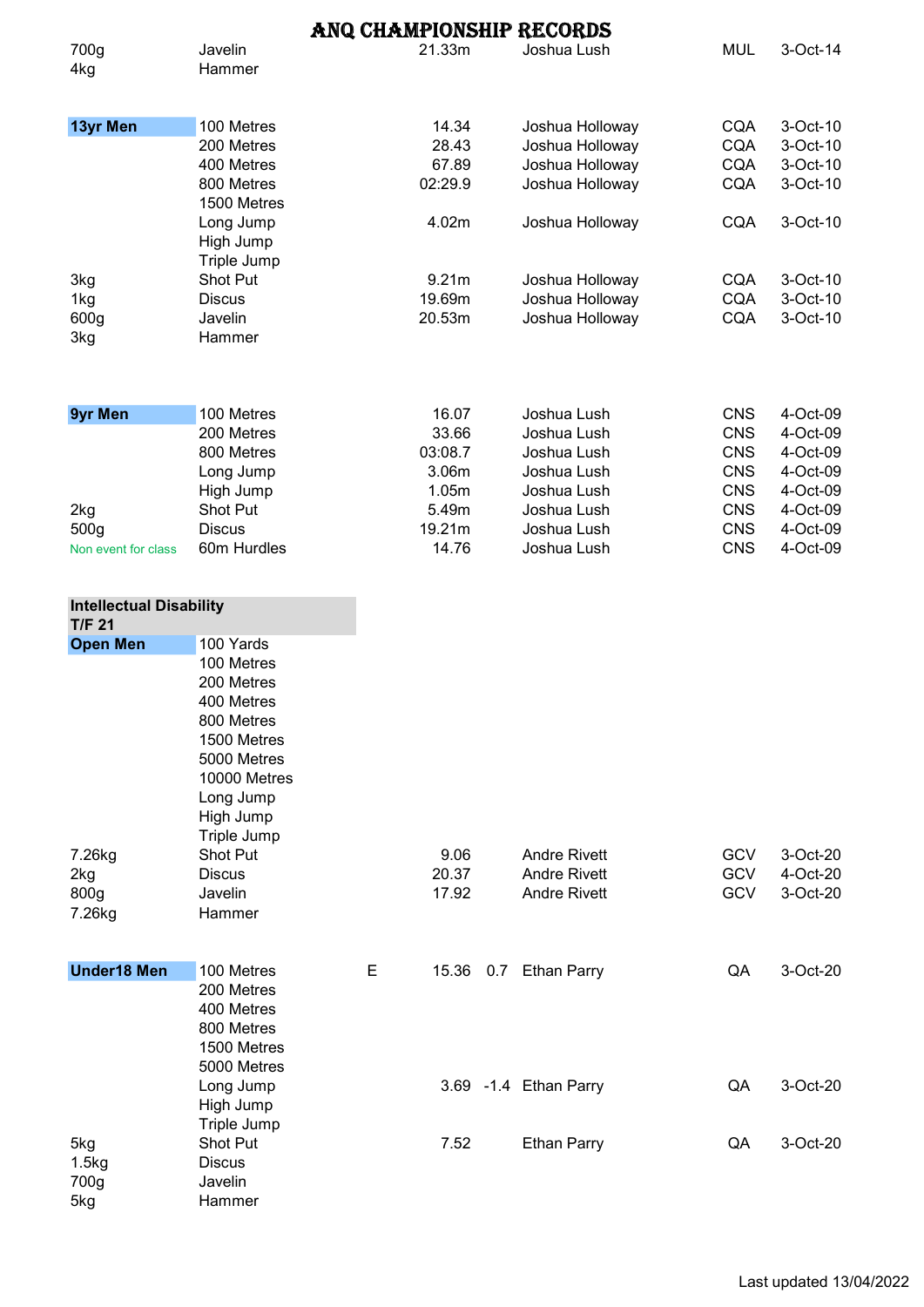|                    | <b>Cerebral Palsy and Acquired Brain Injury</b> |        |                           |            |           |
|--------------------|-------------------------------------------------|--------|---------------------------|------------|-----------|
| <b>T/F 33</b>      | <b>Wheelchair Track</b>                         |        |                           |            |           |
| <b>Open Men</b>    | 100 Metres                                      |        |                           |            |           |
|                    | 200 Metres                                      |        |                           |            |           |
|                    | 400 Metres                                      |        |                           |            |           |
|                    | 800 Metres                                      |        |                           |            |           |
|                    | 1500 Metres                                     |        |                           |            |           |
| 3kg                | Shot Put                                        | 8.49m  | Jessee Wyatt              | <b>VIC</b> | 27-Sep-15 |
| 1kg                | <b>Discus</b>                                   |        |                           |            |           |
| 600g               | Javelin                                         |        |                           |            |           |
|                    |                                                 |        |                           |            |           |
|                    |                                                 |        |                           |            |           |
| <b>Under20 Men</b> | 100 Metres                                      |        |                           |            |           |
|                    | 200 Metres                                      |        |                           |            |           |
|                    | 400 Metres                                      |        |                           |            |           |
|                    | 800 Metres                                      |        |                           |            |           |
|                    | 1500 Metres                                     |        |                           |            |           |
| 3kg                | Shot Put                                        | 8.49m  | Jessee Wyatt              | <b>VIC</b> | 27-Sep-15 |
| 1kg                | <b>Discus</b>                                   |        |                           |            |           |
| 600g               | Javelin                                         |        |                           |            |           |
|                    |                                                 |        |                           |            |           |
|                    | <b>Cerebral Palsy and Acquired Brain Injury</b> |        |                           |            |           |
| <b>T/F 34</b>      | <b>Wheelchair Track/Seated Throw</b>            |        |                           |            |           |
| <b>Open Men</b>    | 100 Metres                                      |        |                           |            |           |
|                    | 200 Metres                                      |        |                           |            |           |
|                    | 400 Metres                                      |        |                           |            |           |
|                    | 800 Metres                                      |        |                           |            |           |
|                    | 1500 Metres                                     |        |                           |            |           |
|                    | 5000 Metres                                     |        |                           |            |           |
| 4kg                | <b>Shot Put</b>                                 | 10.57m | <b>Hamish MacDonald</b>   | <b>AUS</b> | 28-Sep-07 |
| 1kg                | Discus                                          | 27.90m | <b>Hamish MacDonald</b>   | <b>AUS</b> | 29-Sep-07 |
| 600g               | Javelin                                         | 23.88m | Damien Bowen              | <b>AUS</b> | 29-Sep-07 |
|                    |                                                 |        |                           |            |           |
| 30-34yrs Men       | 100 Metres                                      |        |                           |            |           |
|                    | 200 Metres                                      |        |                           |            |           |
|                    | 400 Metres                                      |        |                           |            |           |
|                    | 800 Metres                                      |        |                           |            |           |
|                    | 1500 Metres                                     |        |                           |            |           |
|                    | 5000 Metres                                     |        |                           |            |           |
| 3kg                | Shot Put                                        | 10.57m | Hamish MacDonald          | <b>AUS</b> | 28-Sep-07 |
| 1kg                | <b>Discus</b>                                   | 27.90m | <b>Hamish MacDonald</b>   | <b>AUS</b> | 29-Sep-07 |
| 600g               | Javelin                                         |        |                           |            |           |
|                    |                                                 |        |                           |            |           |
|                    |                                                 |        |                           |            |           |
|                    | <b>Cerebral Palsy and Acquired Brain Injury</b> |        |                           |            |           |
| <b>T/F 37</b>      |                                                 |        |                           |            |           |
| <b>Open Men</b>    | 100 Metres<br>Е                                 |        | 14.75 1.2 Preston Mallory | <b>CQA</b> | 4-Oct-09  |
|                    | 200 Metres                                      |        |                           |            |           |
|                    | 400 Metres                                      |        |                           |            |           |
|                    | 800 Metres                                      |        |                           |            |           |
|                    | 1500 Metres                                     |        |                           |            |           |
|                    | 5000 Metres                                     |        |                           |            |           |
|                    | 10000 Metres                                    |        |                           |            |           |
|                    | Long Jump                                       | 3.89m  | Aiden Meldrum             | <b>TNS</b> | 23-Sep-16 |
| 5kg                | High Jump<br>Shot Put                           | 9.40m  | Raymond Abdy              | <b>CHT</b> | 3-Oct-14  |
|                    |                                                 |        |                           |            |           |

Last updated 13/04/2022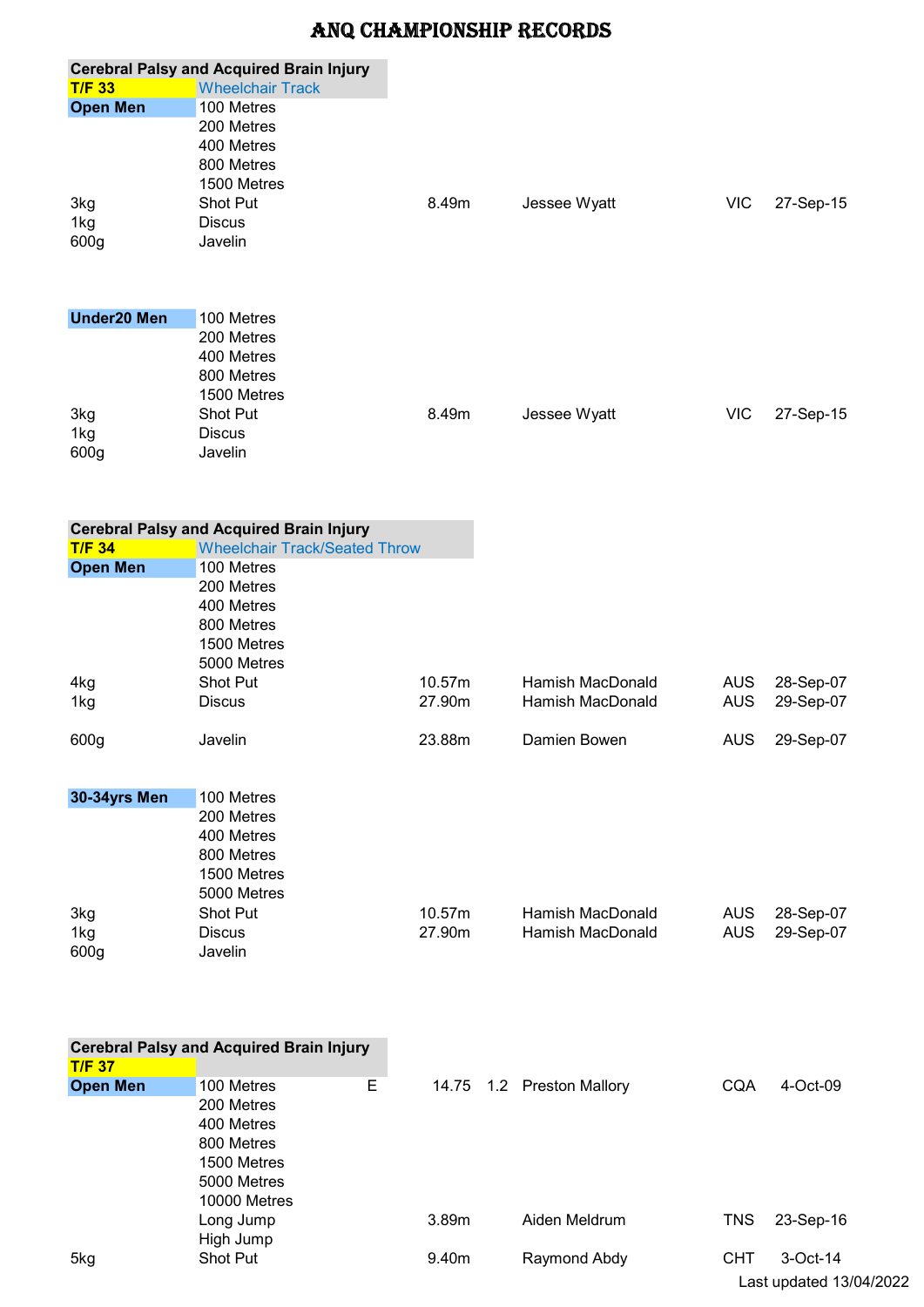|                                            |                                                                                                  |   |                   |     | ANQ CHAMPIONSHIP RECORDS         |                          |                        |
|--------------------------------------------|--------------------------------------------------------------------------------------------------|---|-------------------|-----|----------------------------------|--------------------------|------------------------|
| 1kg                                        | <b>Discus</b>                                                                                    |   | 48.55m            |     | <b>Guy Henly</b>                 | <b>NSW</b>               | 27-Sep-15              |
| 600g                                       | Javelin                                                                                          |   | 25.64m            |     | Raymond Abdy                     | <b>CHT</b>               | 21-Sep-18              |
| Non event for class                        | Hammer (5kg)                                                                                     |   | 34.00m            |     | Raymond Abdy                     | <b>CHT</b>               | 28-Sep-08              |
| Non event for class                        | <b>Weight Throw</b><br><b>Throws Pentathlon</b>                                                  |   |                   |     | Raymond Abdy                     | <b>CHT</b>               | 4-Oct-09               |
| Non event for class<br>Non event for class | Hammer (7.26kg)                                                                                  |   | 1681pts<br>24.85m |     | Raymond Abdy                     | <b>CHT</b>               | 29-Sep-12              |
|                                            |                                                                                                  |   |                   |     |                                  |                          |                        |
| <b>Under20 Men</b>                         | 100 Metres<br>200 Metres                                                                         | Е | 15.04             | 0.9 | <b>Preston Mallory</b>           | <b>CQA</b>               | 28-Sep-08              |
|                                            | 400 Metres<br>800 Metres<br>1500 Metres<br>5000 Metres<br>10000 Metres<br>Long Jump<br>High Jump |   |                   |     |                                  |                          |                        |
| 5kg                                        | Shot Put                                                                                         |   | 8.04m             |     | <b>Preston Mallory</b>           | <b>CQA</b>               | 28-Sep-08              |
| 1kg                                        | <b>Discus</b>                                                                                    |   | 27.88m            |     | <b>Preston Mallory</b>           | CQA                      | 28-Sep-08              |
| 600g                                       | Javelin                                                                                          |   | 20.60m            |     | <b>Preston Mallory</b>           | <b>CQA</b>               | 28-Sep-08              |
| <b>Under18 Men</b>                         | 100 Metres                                                                                       |   |                   |     |                                  |                          |                        |
|                                            | 200 Metres<br>400 Metres<br>800 Metres<br>1500 Metres<br>5000 Metres<br>Long Jump<br>High Jump   |   |                   |     |                                  |                          |                        |
| 4kg                                        | Shot Put                                                                                         |   | 6.4               |     | Sean Gallagher                   | QE <sub>2</sub>          | 3-Oct-20               |
| 1kg                                        | <b>Discus</b>                                                                                    |   | 21.57             |     | Sean Gallagher                   | QE3                      | 4-Oct-20               |
| 600g                                       | Javelin                                                                                          |   | 20.3              |     | Sean Gallagher                   | QE <sub>2</sub>          | 3-Oct-20               |
| 13yr Men                                   | 100 Metres                                                                                       | Е | 21.09             |     | Sean Gallaghar                   | <b>RLA</b>               | 23-Sep-16              |
|                                            | 200 Metres<br>400 Metres<br>800 Metres<br>1500 Metres<br>Long Jump<br>High Jump                  |   |                   |     |                                  |                          |                        |
| 2kg                                        | Shot Put                                                                                         |   | 4.59              |     | Sean Gallaghar                   | <b>RLA</b>               | 23-Sep-16              |
| 750g<br>400g                               | <b>Discus</b><br>Javelin                                                                         |   | 13.06<br>9.60     |     | Sean Gallaghar<br>Sean Gallaghar | <b>RLA</b><br><b>RLA</b> | 23-Sep-16<br>23-Sep-16 |
|                                            |                                                                                                  |   |                   |     |                                  |                          |                        |
| 11yr Men                                   | 100 Metres                                                                                       | E | 16.8              | 0.7 | Kayne Kellett                    | <b>TNS</b>               | 3-Oct-20               |
|                                            | 200 Metres<br>400 Metres<br>800 Metres<br>1500 Metres<br>Long Jump                               |   |                   |     | 3.16 -2.7 Kayne Kellett          | <b>TNS</b>               | 3-Oct-20               |
| 2kg<br>500g                                | High Jump<br>Shot Put<br><b>Discus</b>                                                           |   |                   |     |                                  |                          |                        |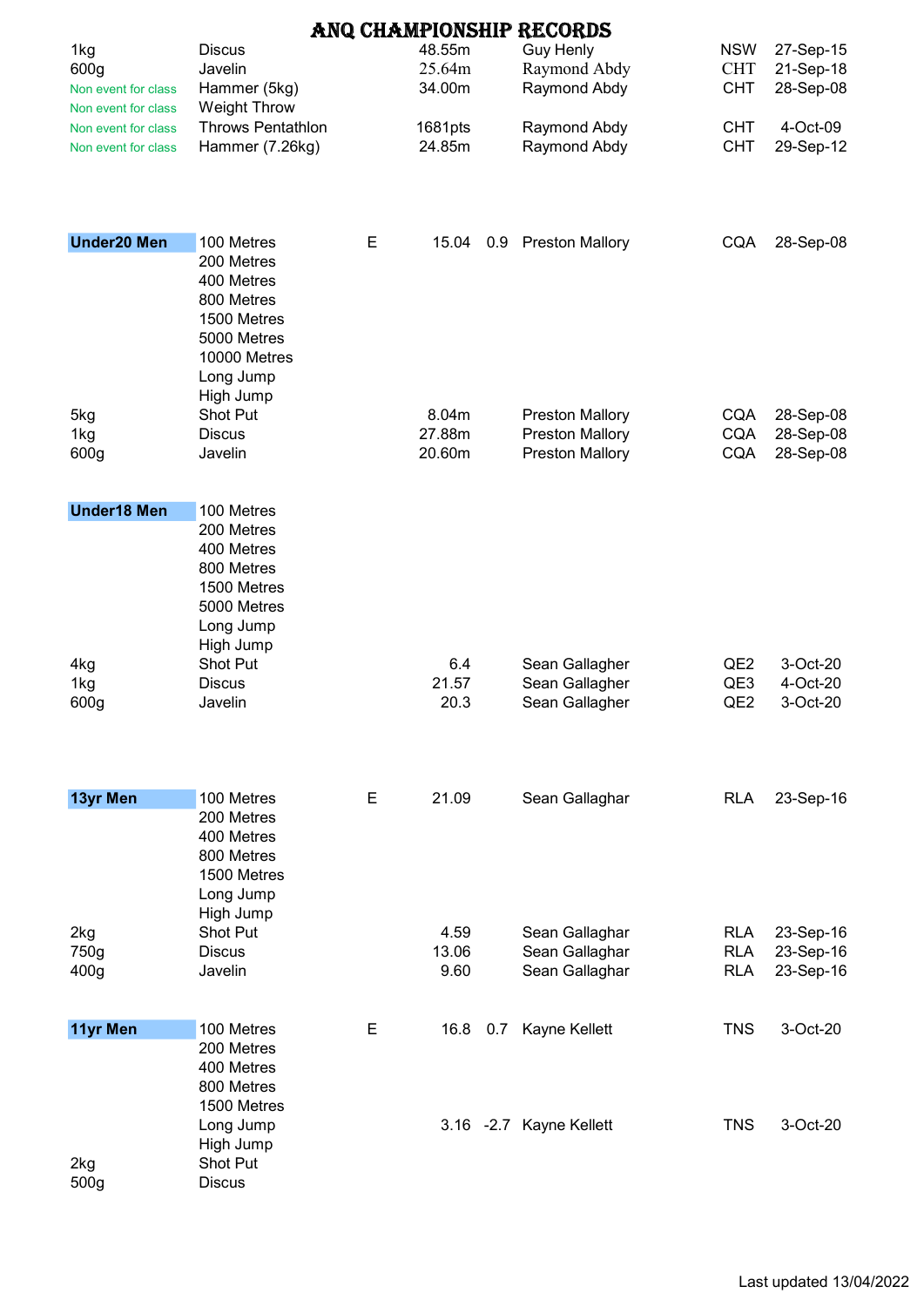|                     |                             |   |            |     | ANQ CHAMPIONSHIP RECORDS |            |           |
|---------------------|-----------------------------|---|------------|-----|--------------------------|------------|-----------|
| 30-34yrs Men        | 60 Metres                   | Е | 12.30      |     | Raymond Abdy             | <b>CHT</b> | 3-Oct-14  |
|                     | 100 Metres                  | E | 19.27      | 1.7 | Raymond Abdy             | <b>CHT</b> | 3-Oct-14  |
|                     | 200 Metres                  |   |            |     |                          |            |           |
|                     | 400 Metres                  |   |            |     |                          |            |           |
|                     | 800 Metres                  |   |            |     |                          |            |           |
|                     | 1500 Metres                 |   |            |     |                          |            |           |
|                     | 5000 Metres<br>10000 Metres |   |            |     |                          |            |           |
|                     | Long Jump                   |   |            |     |                          |            |           |
|                     | High Jump                   |   |            |     |                          |            |           |
| 5kg                 | Shot Put                    |   | 9.40m      |     | Raymond Abdy             | <b>CHT</b> | 3-Oct-14  |
| 1kg                 | <b>Discus</b>               |   | 28.54m     |     | Raymond Abdy             | <b>CHT</b> | 23-Sep-11 |
| 600g                | Javelin                     |   | 20.35m     |     | Raymond Abdy             | <b>CHT</b> | 23-Sep-11 |
| Non event for class | Hammer (7.26kg)             |   | 24.85m     |     | Raymond Abdy             | <b>CHT</b> | 29-Sep-12 |
| Non event for class | <b>Weight Throw</b>         |   |            |     |                          |            |           |
| Non event for class | <b>Throws Pentathlon</b>    |   | 1412pts    |     | Raymond Abdy             | <b>CHT</b> | 3-Oct-10  |
|                     |                             |   |            |     |                          |            |           |
| 35-39yrs Men        | 60 <sub>m</sub>             | E | 12.16      |     | Raymond Abdy             | <b>CHT</b> | 23-Sep-16 |
|                     | 100 Metres                  |   |            |     |                          |            |           |
|                     | 200 Metres                  |   |            |     |                          |            |           |
|                     | 400 Metres                  |   |            |     |                          |            |           |
|                     | 800 Metres                  |   |            |     |                          |            |           |
|                     | 1500 Metres<br>5000 Metres  |   |            |     |                          |            |           |
|                     | 10000 Metres                |   |            |     |                          |            |           |
|                     | Long Jump                   |   |            |     |                          |            |           |
|                     | High Jump                   |   |            |     |                          |            |           |
| 5kg                 | <b>Shot Put</b>             |   | 8.76m      |     | Raymond Abdy             | <b>CHT</b> | 23-Sep-17 |
| 1kg                 | <b>Discus</b>               |   | 25.53m     |     | Raymond Abdy             | <b>CHT</b> | 23-Sep-16 |
| 600g                | Javelin                     |   | 25.64m     |     | Raymond Abdy             | <b>CHT</b> | 21-Sep-18 |
| Non event for class | Hammer (7.26kg)             |   | 22.68m     |     | Raymond Abdy             | <b>CHT</b> | 23-Sep-16 |
| Non event for class | <b>Weight Throw</b>         |   | 5.37m      |     | Raymond Abdy             | <b>CHT</b> | 23-Sep-16 |
| Non event for class | <b>Throws Pentathlon</b>    |   | $1162$ pts |     | Raymond Abdy             | <b>CHT</b> | 23-Sep-16 |

|                  | <b>Cerebral Palsy and Acquired Brain Injury</b> |        |                      |            |           |
|------------------|-------------------------------------------------|--------|----------------------|------------|-----------|
| <b>T/F 38</b>    |                                                 |        |                      |            |           |
| <b>Open Men</b>  | 100 Metres                                      | 12.45  | Tom Evill            | AUS        | 29-Sep-07 |
|                  | 200 Metres                                      | 28.09  | <b>Brennan Baird</b> | <b>BOW</b> | 21-Sep-18 |
|                  | 400 Metres                                      |        |                      |            |           |
|                  | 800 Metres                                      |        |                      |            |           |
|                  | 1500 Metres                                     |        |                      |            |           |
|                  | 5000 Metres                                     |        |                      |            |           |
|                  | 10000 Metres                                    |        |                      |            |           |
|                  | Long Jump                                       |        |                      |            |           |
|                  | High Jump                                       |        |                      |            |           |
| 5kg              | <b>Shot Put</b>                                 | 6.19m  | Daniel Wing          | <b>ISA</b> | 29-Sep-13 |
| 1.5kg            | <b>Discus</b>                                   | 15.88m | Daniel Wing          | <b>ISA</b> | 29-Sep-13 |
| 800 <sub>q</sub> | Javelin                                         | 43.93m | Jayden Sawyer        | <b>ACT</b> | 27-Sep-15 |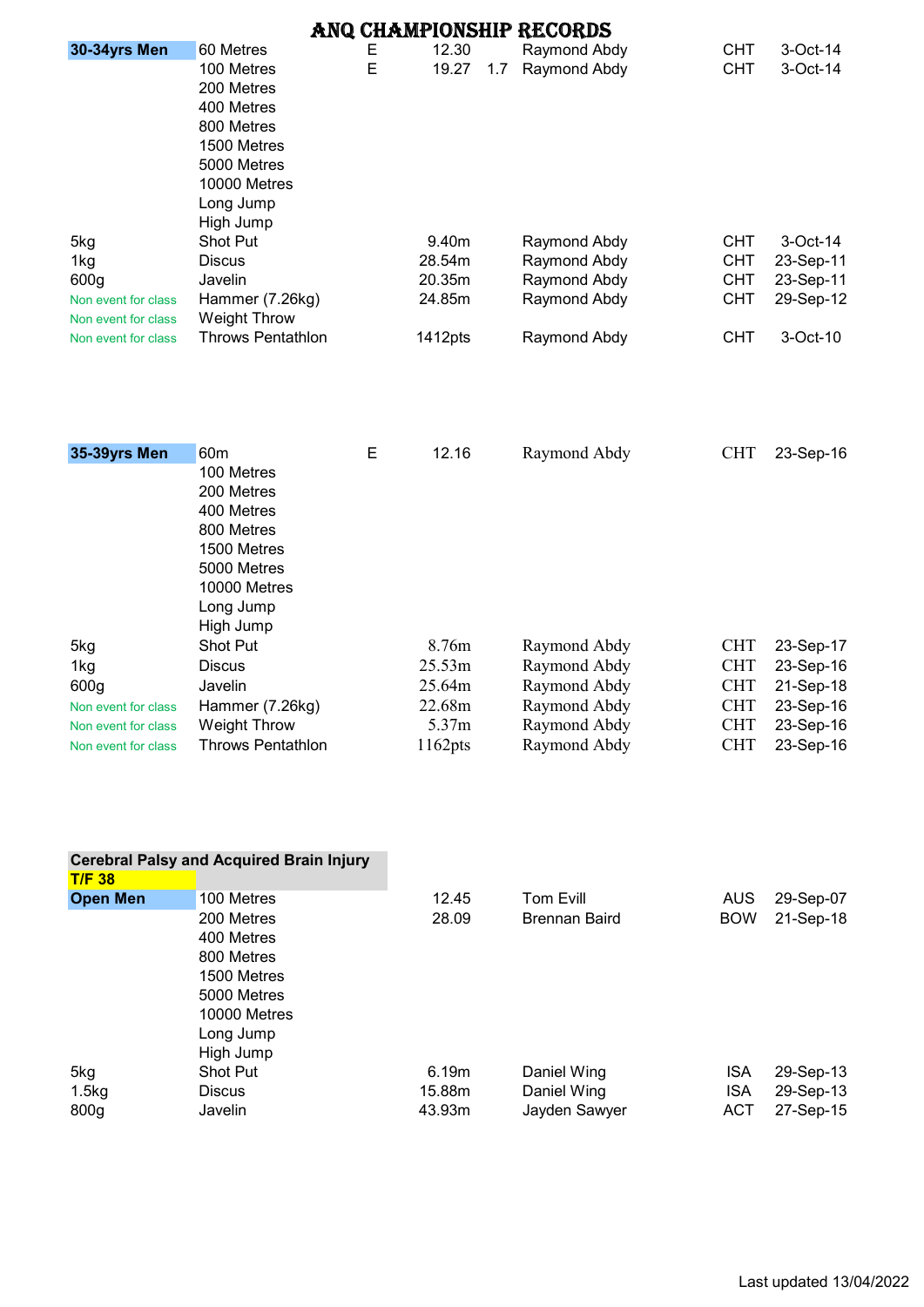|                      |                 |    |                   |     | ANQ CHAMPIONSHIP RECORDS           |            |           |
|----------------------|-----------------|----|-------------------|-----|------------------------------------|------------|-----------|
| <b>Under20 Men</b>   | 100 Metres      |    | 13.81             |     | <b>Brennan Baird</b>               | <b>BOW</b> | 21-Sep-18 |
|                      | 200 Metres      |    | 28.09             | 1.9 | <b>Brennan Baird</b>               | <b>BOW</b> | 21-Sep-18 |
|                      | 400 Metres      |    |                   |     |                                    |            |           |
|                      |                 |    |                   |     |                                    |            |           |
|                      | 800 Metres      |    |                   |     |                                    |            |           |
|                      | 1500 Metres     |    |                   |     |                                    |            |           |
|                      | 5000 Metres     |    |                   |     |                                    |            |           |
|                      | 10000 Metres    |    |                   |     |                                    |            |           |
|                      |                 |    |                   |     |                                    |            |           |
|                      | Long Jump       |    |                   |     |                                    |            |           |
|                      | High Jump       |    |                   |     |                                    |            |           |
| 5kg                  | Shot Put        |    |                   |     |                                    |            |           |
| 1.5kg                | <b>Discus</b>   |    |                   |     |                                    |            |           |
|                      |                 |    |                   |     |                                    |            |           |
| 800g                 | Javelin         |    |                   |     |                                    |            |           |
|                      |                 |    |                   |     |                                    |            |           |
|                      |                 |    |                   |     |                                    |            |           |
|                      |                 |    |                   |     |                                    |            |           |
| 45-49yrs Men         | 100 Metres      |    |                   |     |                                    |            |           |
|                      | 200 Metres      |    |                   |     |                                    |            |           |
|                      |                 |    |                   |     |                                    |            |           |
|                      | 400 Metres      |    |                   |     |                                    |            |           |
|                      | 800 Metres      |    |                   |     |                                    |            |           |
|                      | 1500 Metres     |    |                   |     |                                    |            |           |
|                      | 5000 Metres     |    |                   |     |                                    |            |           |
|                      | 10000 Metres    |    |                   |     |                                    |            |           |
|                      |                 |    |                   |     |                                    |            |           |
|                      | Long Jump       |    |                   |     |                                    |            |           |
|                      | High Jump       |    |                   |     |                                    |            |           |
| 5kg                  | <b>Shot Put</b> |    | 6.19m             |     | Daniel Wing                        | <b>ISA</b> | 29-Sep-13 |
| 1.5kg                | <b>Discus</b>   |    | 15.88m            |     | Daniel Wing                        | <b>ISA</b> | 29-Sep-13 |
|                      |                 |    |                   |     |                                    |            |           |
| 800g                 | Javelin         |    | 12.01m            |     | Daniel Wing                        | <b>ISA</b> | 29-Sep-13 |
|                      |                 |    |                   |     |                                    |            |           |
|                      |                 |    |                   |     |                                    |            |           |
| <b>Short Stature</b> | < 125cm         |    |                   |     |                                    |            |           |
| $T/F$ 40             |                 |    |                   |     |                                    |            |           |
| <b>Open Men</b>      | 100 Metres      | Е  | 23.13             | 1.0 | Matthew Lundie                     | <b>TNS</b> | 23-Sep-16 |
|                      | 200 Metres      | Е  | 50.43             |     | Matthew Lundie                     | <b>TNS</b> | 23-Sep-16 |
|                      |                 |    |                   |     |                                    |            |           |
| Non event for class  | 800 Metres      | E  | 4.41.00           |     | Matthew Lundie                     | <b>TNS</b> | 23-Sep-16 |
| 4kg                  | <b>Shot Put</b> |    |                   |     |                                    |            |           |
| 1kg                  | <b>Discus</b>   |    | 10.40m            |     | Lachlan Volling-Geoghegan RAV      |            | 27-Sep-15 |
| 600g                 | Javelin         |    |                   |     |                                    |            |           |
|                      |                 |    |                   |     |                                    |            |           |
|                      |                 |    |                   |     |                                    |            |           |
| <b>Under18 Men</b>   | 100 Metres      | E  | 37.59             | 1.0 | Lachlan Volling-Geoghegan RAV      |            | 27-Sep-15 |
|                      | 200 Metres      |    |                   |     |                                    |            |           |
| 3kg                  | <b>Shot Put</b> |    | 4.28m             |     | Lachlan Volling-Geoghegan RAV      |            | 27-Sep-15 |
| 1kg                  | <b>Discus</b>   |    | 10.40m            |     | Lachlan Volling-Geoghegan          | <b>RAV</b> | 27-Sep-15 |
|                      |                 |    |                   |     |                                    |            |           |
| 500g                 | Javelin         |    | 7.79m             |     | Lachlan Volling-Geoghegan          | <b>RAV</b> | 27-Sep-15 |
| Non event for class  | Long Jump       | E  | 0.80 <sub>m</sub> |     | -0.7 Lachlan Volling-Geoghegan RAV |            | 27-Sep-15 |
|                      |                 |    |                   |     |                                    |            |           |
|                      |                 |    |                   |     |                                    |            |           |
| 14yr Men             | 100 Metres      |    |                   |     | Lachlan Volling-Geoghegan RAV      |            | 30-Sep-12 |
|                      | 200 Metres      |    |                   |     |                                    |            |           |
| 3kg                  | <b>Shot Put</b> |    | 2.22m             |     | Lachlan Volling-Geoghegan RAV      |            | 30-Sep-12 |
|                      |                 |    |                   |     |                                    |            |           |
| 1kg                  | <b>Discus</b>   |    | 6.07m             |     | Lachlan Volling-Geoghegan RAV      |            | 30-Sep-12 |
| 400g                 | Javelin         |    | 5.21m             |     | Lachlan Volling-Geoghegan RAV      |            | 30-Sep-12 |
|                      |                 |    |                   |     |                                    |            |           |
|                      |                 |    |                   |     |                                    |            |           |
| 13yr Men             | 100 Metres      | E. | 23.13             | 1.0 | Matthew Lundie                     | <b>TNS</b> | 23-Sep-16 |
|                      | 200 Metres      | Е  | 50.43             |     | Matthew Lundie                     | <b>TNS</b> | 23-Sep-16 |
| Non event for class  | 800 Metres      | E. | 4.41.00           |     | Matthew Lundie                     | <b>TNS</b> | 23-Sep-16 |
| 2kg                  | Shot Put        |    | 4.89m             |     | Matthew Lundie                     | <b>TNS</b> | 23-Sep-16 |
|                      |                 |    |                   |     |                                    |            |           |
| 750g                 | <b>Discus</b>   |    | 10.61m            |     | Matthew Lundie                     | <b>TNS</b> | 23-Sep-16 |
| 400 <sub>g</sub>     | Javelin         |    | 13.71m            |     | Matthew Lundie                     | <b>TNS</b> | 23-Sep-16 |
| Non event for class  | Long Jump       |    | 0.75m             |     | Lachlan Volling-Geoghega RAV       |            | 25-Sep-11 |
|                      |                 |    |                   |     |                                    |            |           |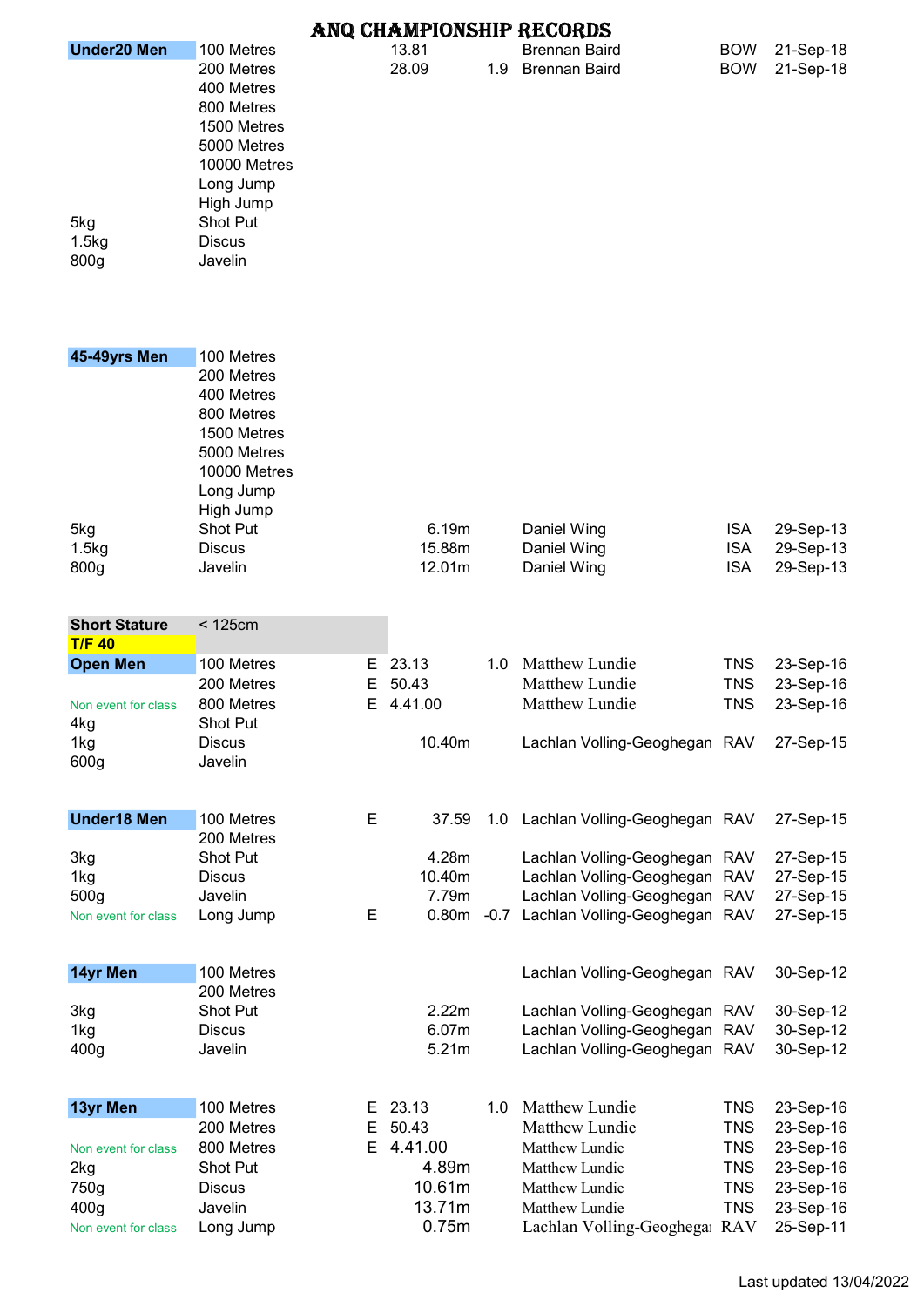| <b>Short Stature</b> | < 125cm         |        |                           |            |           |
|----------------------|-----------------|--------|---------------------------|------------|-----------|
| <b>T/F 40</b>        |                 |        |                           |            |           |
| 12yr Men             | 100 Metres      |        |                           |            |           |
|                      | 200 Metres      |        |                           |            |           |
| 2kg                  | Shot Put        | 5.16m  | <b>Matthew Lundie</b>     | TNS        | 27-Sep-15 |
| 750g                 | <b>Discus</b>   | 10.96m | <b>Matthew Lundie</b>     | <b>TNS</b> | 27-Sep-15 |
| 400 <sub>g</sub>     | Javelin         |        |                           |            |           |
|                      |                 |        |                           |            |           |
| 11yr Men             | 100 Metres      |        | Lachlan Volling-Geoghegan | RAV        | 4-Oct-09  |
|                      | 200 Metres      |        | Lachlan Volling-Geoghegan | <b>RAV</b> | 4-Oct-09  |
| 2kg                  | <b>Shot Put</b> | 2.68m  | Lachlan Volling-Geoghegan | <b>RAV</b> | 4-Oct-09  |
| 500 <sub>g</sub>     | <b>Discus</b>   | 4.82m  | Lachlan Volling-Geoghegan | <b>RAV</b> | 4-Oct-09  |
|                      |                 |        |                           |            |           |
| <b>Short Stature</b> | < 145cm         |        |                           |            |           |
| <b>T/F 41</b>        |                 |        |                           |            |           |
| <b>Open Men</b>      | 100 Metres      |        |                           |            |           |
|                      | 200 Metres      |        |                           |            |           |
| 6kg                  | <b>Shot Put</b> | 7.10m  | Claire Keefer             | QEII       | 27-Sep-15 |
| 1.5kg                | <b>Discus</b>   | 23.30m | <b>Claire Keefer</b>      | QEII       | 27-Sep-15 |
| 800g                 | Javelin         |        |                           |            |           |
| 6kg                  | Hammer          |        |                           |            |           |

|                      | <b>Single Leg Below Knee Amputee</b>                                               |        |                  |            |                                           |                          |                                     |
|----------------------|------------------------------------------------------------------------------------|--------|------------------|------------|-------------------------------------------|--------------------------|-------------------------------------|
| <b>T/F 44</b>        |                                                                                    |        |                  |            |                                           |                          |                                     |
| <b>Open Men</b>      | 100 Metres<br>200 Metres<br>400 Metres<br>800 Metres<br>1500 Metres<br>3000 Metres |        |                  |            |                                           |                          |                                     |
| 6kg                  | 5000 Metres<br>10000 Metres<br>Long Jump<br>High Jump<br>Shot Put                  |        | 11.16m           |            | Jason Lettice                             | <b>TNS</b>               |                                     |
| 1.5kg<br>800g<br>6kg | <b>Discus</b><br>Javelin<br>Hammer                                                 |        | 35.34m<br>39.45m |            | Jason Lettice<br>Jason Lettice            | <b>TNS</b><br><b>TNS</b> | 23-Sep-11<br>29-Sep-13<br>23-Sep-11 |
| 10yr Men             | 100 Metres<br>200 Metres<br>400 Metres<br>800 Metres<br>1500 Metres                | Е<br>E | 17.86<br>38.90   | 1.0<br>0.7 | Jacob Holohan<br>Jacob Holohan            | <b>NSS</b><br><b>NSS</b> | 27-Sep-15<br>27-Sep-15              |
| 2kg                  | Long Jump<br>High Jump<br>Shot Put                                                 | E<br>Е | 4.68m            |            | 2.90m -1.2 Jacob Holohan<br>Jacob Holohan | <b>NSS</b><br><b>NSS</b> | 27-Sep-15<br>27-Sep-15              |
| 500g                 | Discus                                                                             |        |                  |            |                                           |                          |                                     |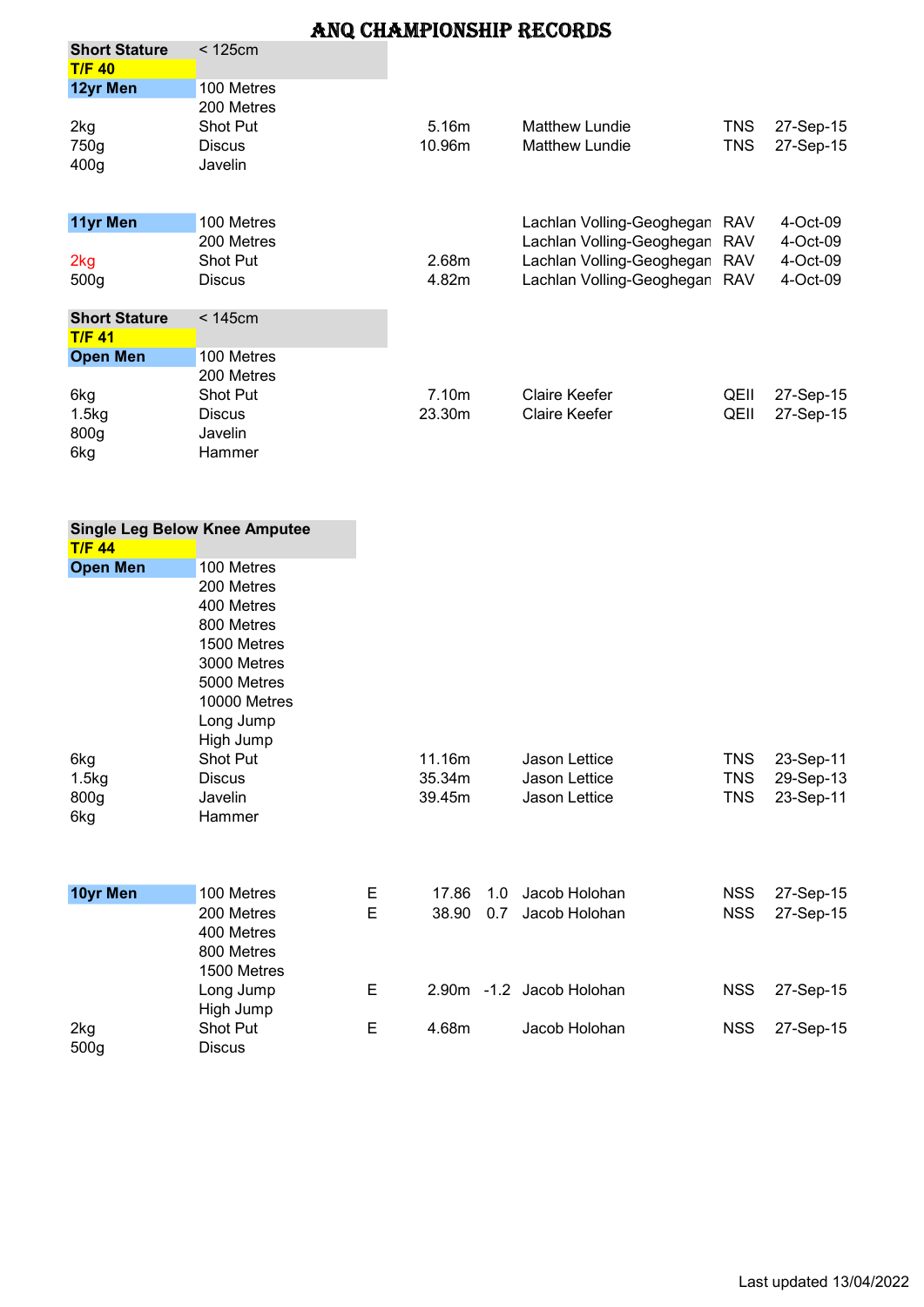| <b>T/F 44</b>                              | <b>Single Leg Below Knee Amputee</b>                                                                                                                                                           |   |                            |                                                 |                                        |                                     |
|--------------------------------------------|------------------------------------------------------------------------------------------------------------------------------------------------------------------------------------------------|---|----------------------------|-------------------------------------------------|----------------------------------------|-------------------------------------|
| 35-39yrs Men                               | 100 Metres                                                                                                                                                                                     |   |                            |                                                 |                                        |                                     |
| 6kg<br>1.5kg<br>800g<br>6kg                | 200 Metres<br>400 Metres<br>800 Metres<br>1500 Metres<br>3000 Metres<br>5000 Metres<br>10000 Metres<br>Long Jump<br>High Jump<br>Shot Put<br><b>Discus</b><br>Javelin<br>Hammer                |   | 10.09m<br>28.17m<br>34.74m | Jason Lettice<br>Jason Lettice<br>Jason Lettice | <b>TNS</b><br><b>TNS</b><br><b>TNS</b> | 3-Oct-10<br>3-Oct-10<br>3-Oct-10    |
| 40-44yrs Men                               | 100 Metres                                                                                                                                                                                     |   |                            |                                                 |                                        |                                     |
| 6kg<br>1.5kg<br>800g<br>6kg                | 200 Metres<br>400 Metres<br>800 Metres<br>1500 Metres<br>3000 Metres<br>5000 Metres<br>10000 Metres<br>Long Jump<br>High Jump<br>Shot Put<br><b>Discus</b><br>Javelin<br>Hammer                |   | 11.16m<br>35.34m<br>39.45m | Jason Lettice<br>Jason Lettice<br>Jason Lettice | <b>TNS</b><br><b>TNS</b><br><b>TNS</b> | 23-Sep-11<br>29-Sep-13<br>23-Sep-11 |
| <b>Single Arm Amputee</b><br><b>T/F 46</b> |                                                                                                                                                                                                |   |                            |                                                 |                                        |                                     |
| <b>Open Men</b>                            | 100 Metres                                                                                                                                                                                     |   | 12.35                      | <b>Tristen Hall</b>                             | <b>SAR</b>                             | 30-Sep-05                           |
| 6kg<br>1.5kg<br>800g<br>6kg                | 200 Metres<br>400 Metres<br>800 Metres<br>1500 Metres<br>3000 Metres<br>5000 Metres<br>10000 Metres<br>Long Jump<br>High Jump<br>Triple Jump<br>Shot Put<br><b>Discus</b><br>Javelin<br>Hammer |   | 25.24<br>57.91             | <b>Tristen Hall</b><br><b>Tristen Hall</b>      | <b>SAR</b><br><b>SAR</b>               | 30-Sep-05<br>30-Sep-05              |
| 15yr Men                                   | 100 Metres                                                                                                                                                                                     | E | 15.57                      | Jesse McCormack                                 | <b>CNS</b>                             | 30-Sep-12                           |
| 4kg<br>1kg<br>600g                         | 200 Metres<br>400 Metres<br>800 Metres<br>1500 Metres<br>Long Jump<br>High Jump<br>Triple Jump<br>Shot Put<br><b>Discus</b><br>Javelin                                                         |   | 8.80m<br>30.30m            | Jesse McCormack<br>Jesse McCormack              | <b>CNS</b><br><b>CNS</b>               | 30-Sep-12<br>30-Sep-12              |
| 4kg                                        | Hammer                                                                                                                                                                                         |   |                            |                                                 |                                        |                                     |